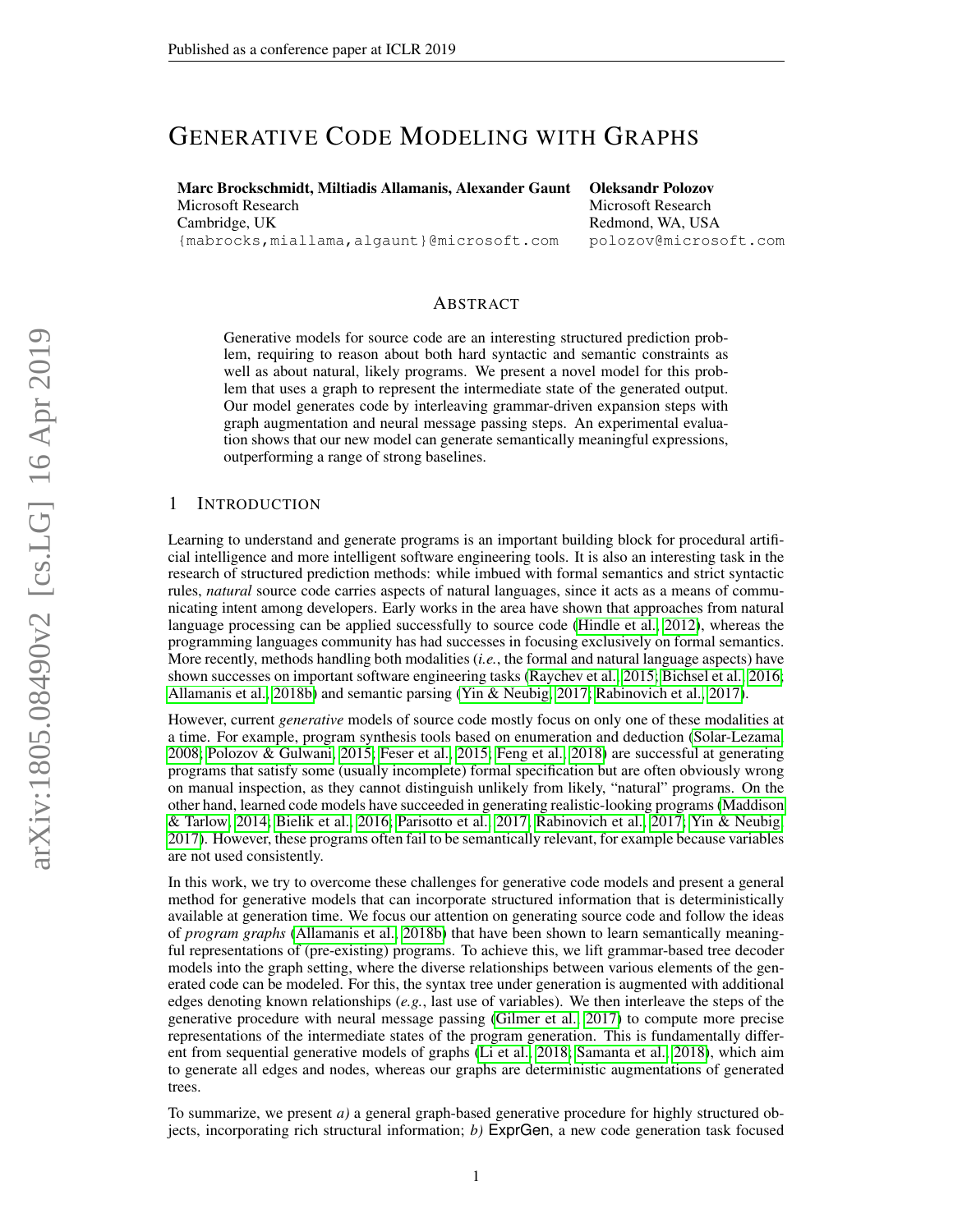<span id="page-1-0"></span>

| Algorithm 1 Pseudocode for Expand                              |  |  |  |  |  |  |  |  |
|----------------------------------------------------------------|--|--|--|--|--|--|--|--|
| <b>Input:</b> Context c, partial AST $a$ , node $v$ to ex-     |  |  |  |  |  |  |  |  |
| pand                                                           |  |  |  |  |  |  |  |  |
| 1: $\mathbf{h}_v \leftarrow \text{getRepresentation}(c, a, v)$ |  |  |  |  |  |  |  |  |
| 2: $rhs \leftarrow \text{pickProduction}(v, \mathbf{h}_v)$     |  |  |  |  |  |  |  |  |
| 3: for child node type $\ell \in \mathit{rhs}$ do              |  |  |  |  |  |  |  |  |
| $(a, u) \leftarrow$ insertChild $(a, \ell)$<br>4:              |  |  |  |  |  |  |  |  |
| <b>if</b> $\ell$ is nonterminal type <b>then</b><br>5:         |  |  |  |  |  |  |  |  |
| $a \leftarrow \textsf{Expand}(c, a, u)$<br>6:                  |  |  |  |  |  |  |  |  |
|                                                                |  |  |  |  |  |  |  |  |

7 $\cdot$  return  $\alpha$ 

int ilOffsetIdx = Array.IndexOf(sortedILOffsets, map.ILOffset); int nextILOffsetIdx = ilOffsetIdx + 1;  $nextMapILOffset =$ nextILOffsetIdx < sortedILOffsets.Length ? sortedILOffsets[nextILOffsetIdx] : int.MaxValue;

<span id="page-1-1"></span>Figure 1: Example for ExprGen, target expression to be generated is  $\vert$  marked  $\vert$ . Taken from BenchmarkDotNet, lightly edited for formatting.

on generating small, but semantically complex expressions conditioned on source code context; and *c)* a comprehensive experimental evaluation of our generative procedure and a range of baseline methods from the literature.

## <span id="page-1-2"></span>2 BACKGROUND & TASK

The most general form of the code generation task is to produce a (partial) program in a programming language given some context information  $c$ . This context information can be natural language (as in, *e.g.*, semantic parsing), input-output examples (*e.g.*, inductive program synthesis), partial program sketches, *etc.* Early methods generate source code as a sequence of tokens [\(Hindle et al., 2012;](#page-9-0) [Hellendoorn & Devanbu, 2017\)](#page-9-10) and sometimes fail to produce syntactically correct code. More recent models are sidestepping this issue by using the target language's grammar to generate abstract syntax trees (ASTs) [\(Maddison & Tarlow, 2014;](#page-9-5) [Bielik et al., 2016;](#page-9-6) [Parisotto et al., 2017;](#page-9-7) [Yin &](#page-10-1) [Neubig, 2017;](#page-10-1) [Rabinovich et al., 2017\)](#page-10-2), which are syntactically correct by construction.

In this work, we follow the AST generation approach. The key idea is to construct the AST  $a$ sequentially, by expanding one node at a time using production rules from the underlying programming language grammar. This simplifies the code generation task to a sequence of classification problems, in which an appropriate production rule has to be chosen based on the context information and the partial AST generated so far. In this work, we simplify the problem further — similar to [Maddison & Tarlow](#page-9-5) [\(2014\)](#page-9-5); [Bielik et al.](#page-9-6) [\(2016\)](#page-9-6) — by fixing the order of the sequence to always expand the left-most, bottom-most nonterminal node. Alg. [1](#page-1-0) illustrates the common structure of AST-generating models. Then, the probability of generating a given AST  $a$  given some context  $c$  is

$$
p(a \mid c) = \prod_{t} p(a_t \mid c, a_{< t}), \tag{1}
$$

where  $a_t$  is the production choice at step t and  $a_{\leq t}$  the partial syntax tree generated before step t.

Code Generation as Hole Completion We introduce the ExprGen task of filling in code within a hole of an otherwise existing program. This is similar, but not identical to the auto-completion function in a code editor, as we assume information about the following code as well and aim to generate whole expressions rather than single tokens. The ExprGen task also resembles program sketching [\(Solar-Lezama, 2008\)](#page-10-3) but we give no other (formal) specification other than the surrounding code. Concretely, we restrict ourselves to expressions that have Boolean, arithmetic or string type, or arrays of such types, excluding expressions of other types or expressions that use project-specific APIs. An example is shown in Fig. [1.](#page-1-1) We picked this subset because it already has rich semantics that can require reasoning about the interplay of different variables, while it still only relies on few operators and does not require to solve the problem of open vocabularies of full programs, where an unbounded number of methods would need to be considered.

In our setting, the context  $c$  is the pre-existing code around a hole for which we want to generate an expression. This also includes the set of variables  $v_1, \ldots, v_\ell$  that are in scope at this point, which can be used to guide the decoding procedure [\(Maddison & Tarlow, 2014\)](#page-9-5). Note, however, that our method is *not* restricted to code generation and can be easily extended to all other tasks and domains that can be captured by variations of Alg. [1](#page-1-0) (*e.g.* in NLP).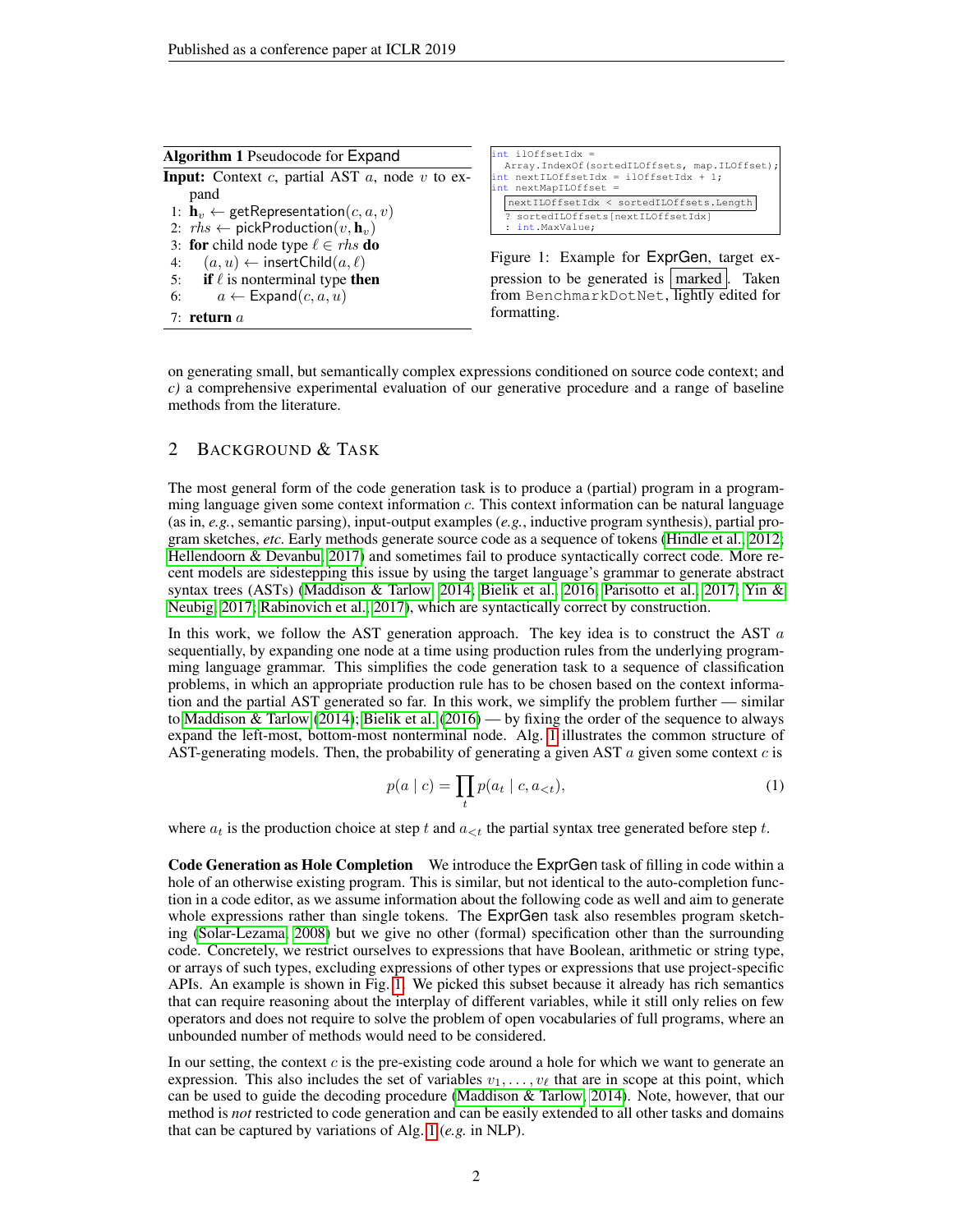# 3 GRAPH DECODING FOR SOURCE CODE

To tackle the code generation task presented in the previous section, we have to make two design choices: (a) we need to find a way to encode the code context  $c, v_1, \ldots, v_\ell$  and (b) we need to construct a model that can learn  $p(a_t | c, a_{\leq t})$  well. We do *not* investigate the question of encoding the context in this paper, and use two existing methods in our experiments in Sect. [5.](#page-6-0) Both these encoders yield a distributed vector representation for the overall context, representations  $h_{t_1}, \ldots, h_{t_T}$  for all tokens in the context, and separate representations for each of the in-scope variables  $v_1, \ldots, v_\ell$ , summarizing how each variable is used in the context. This information can then be used in the generation process, which is the main contribution of our work and is described in this section.

Overview Our decoder model follows the grammar-driven AST generation strategy of prior work as shown in Alg. [1.](#page-1-0) The core difference is in how we compute the representation of the node to expand. [Maddison & Tarlow](#page-9-5) [\(2014\)](#page-9-5) construct it entirely from the representation of its parent in the AST using a log-bilinear model. [Rabinovich et al.](#page-10-2) [\(2017\)](#page-10-2) construct the representation of a node using the parents of the AST node but also found it helpful to take the relationship to the parent node (*e.g.* "condition of a while") into account. [Yin & Neubig](#page-10-1) [\(2017\)](#page-10-1) on the other hand propose to take the last expansion step into account, which may have finished a subtree "to the left". In practice, these additional relationships are usually encoded by using gated recurrent units with varying input sizes.

We propose to generalize and unify these ideas using a graph to structure the flow of information in the model. Concretely, we use a variation of attribute grammars [\(Knuth, 1967\)](#page-9-11) from compiler theory to derive the structure of this graph. We associate each node in the AST with two fresh nodes representing *inherited* resp. *synthesized* information (or attributes). Inherited information is derived from the context and parts of the AST that are already generated, whereas synthesized information can be viewed as a "summary" of a subtree. In classical compiler theory, inherited attributes usually contain information such as declared variables and their types (to allow the compiler to check that only declared variables are used), whereas synthesized attributes carry information about a subtree "to the right" (*e.g.*, which variables have been declared). Traditionally, to implement this, the language grammar has to be extended with explicit rules for deriving and synthesizing attributes.

To transfer this idea to the deep learning domain, we represent attributes by distributed vector representations and train neural networks to learn how to compute attributes. Our method for getRepresentation from Alg. [1](#page-1-0) thus factors into two parts: a deterministic procedure that turns a partial AST  $a_{\leq t}$  into a graph by adding additional edges that encode attribute relationships, and a graph neural network that learns from this graph.

Notation Formally, we represent programs as graphs where nodes  $u, v, \ldots$  are either the AST nodes or their associated attribute nodes, and *typed* directed edges  $\langle u, \tau, v \rangle \in \mathcal{E}$  connect the nodes according to the flow of information in the model. The edge types  $\tau$  represent different syntactic or semantic relations in the information flow, discussed in detail below. We write  $\mathcal{E}_v$  for the set of incoming edges into v. We also use functions like parent $(a, v)$  and last Sibling $(a, v)$  that look up and return nodes from the AST a (*e.g.* resp. the parent node of v or the preceding AST sibling of v).

Example Consider the AST of the expression  $i - j$  shown in Fig. [2](#page-3-0) (annotated with attribute relationships) constructed step by step by our model. The AST derivation using the programming language grammar is indicated by shaded backgrounds, nonterminal nodes are shown as rounded rectangles, and terminal nodes are shown as rectangles. We additionally show the variables given within the context as dashed rectangles at the bottom. First, the root node, Expr, was expanded using the production rule  $(1)$ : Expr  $\implies$  Expr - Expr. Then, its two nonterminal children were in turn

<span id="page-2-0"></span>Algorithm 2 Pseudocode for ComputeEdge **Input:** Partial AST  $a$ , node  $v$ 1: Edge set  $\mathcal{E} \leftarrow \emptyset$ 2: if  $v$  is inherited then 3:  $\mathcal{E} \leftarrow \mathcal{E} \cup \{ \langle \text{parent}(a, v), \text{Child}, v \rangle \}$ 4: if  $v$  is terminal node then 5:  $\mathcal{E} \leftarrow \mathcal{E} \cup \{ \langle \text{lastToken}(a, v), NextToken, v \rangle \}$ 6: **if** v is variable **then** 7:  $\mathcal{E} \leftarrow \mathcal{E} \cup \{ \langle \textsf{lastUse}(a, v), NextUse, v \rangle \}$ 8: if v is not first child then<br>9:  $\mathcal{E} \leftarrow \mathcal{E} \cup \{ \text{(lastSibling)}\}$  $\mathcal{E} \leftarrow \mathcal{E} \cup \{$  (last Sibling $(a, v),$  Next $Sib, v$ )} 10: else 11:  $\mathcal{E} \leftarrow \mathcal{E} \cup \{ \langle u, Parent, v \rangle \mid u \in children(a, v) \}$ 12:  $\mathcal{E} \leftarrow \mathcal{E} \cup \{\langle \text{inheritedAttr}(v), InhToSyn, v \rangle\}$ 13: return  $\mathcal E$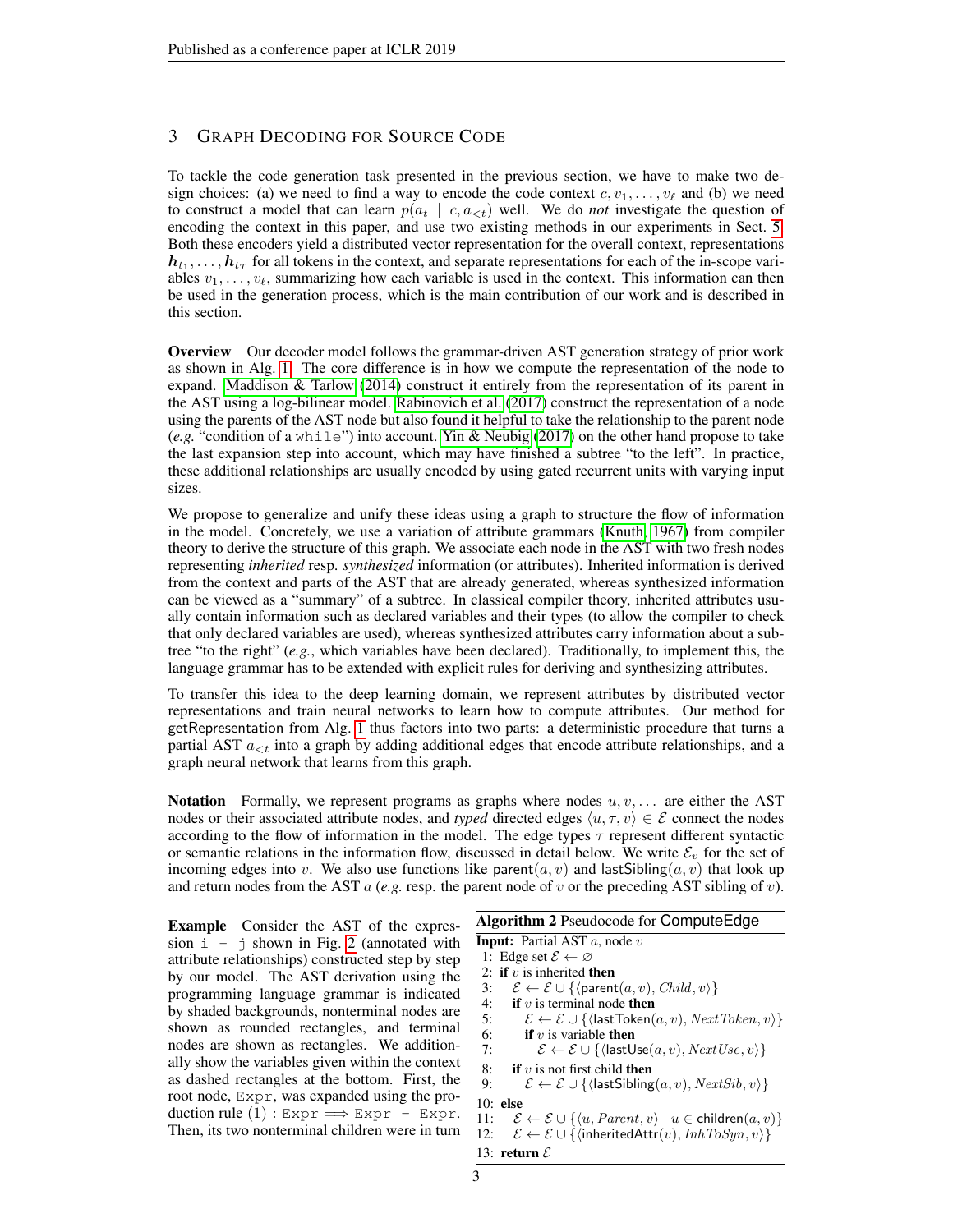

<span id="page-3-0"></span>Figure 2: Example AST with attribute dependencies, shown constructed step by step in the order of generation. Each AST node (labeled by a terminal or non-terminal) has either one or two associated attribute nodes, shown as its left/right parts. The node IDs are highlighted at the corresponding generation step. Edge color and label indicate edge type. Edges are computed using Alg. [2,](#page-2-0) but are only depicted after use in message passing. Best viewed in color.

expanded to the set of known variables using

the production rule (2) :  $Expr \implies V$ , choosing i for the first variable and j for the second variable (*cf.* below for details on picking variables).

Attribute nodes are shown overlaying their corresponding AST nodes. For example, the root node is associated with its inherited attributes node 0 and with node 10 for its synthesized attributes. For simplicity, we use the same representation for inherited and synthesized attributes of terminal nodes.

**Edges in**  $a_{\leq t}$  We discuss the edges used in our *neural attribute grammars* (NAG) on our example below, and show them in Fig. [2](#page-3-0) using different edge drawing styles for different edge types. Once a node is generated, the edges connecting this node can be deterministically added to  $a_{\lt t}$  (precisely defined in Alg. [2\)](#page-2-0). The list of different edge types used in our model is as follows:

- *Child* (red) edges connect an inherited attribute node to the inherited attributes nodes of its children, as seen in the edges from node 0. These are the connections in standard syntaxdriven decoders [\(Maddison & Tarlow, 2014;](#page-9-5) [Parisotto et al., 2017;](#page-9-7) [Yin & Neubig, 2017;](#page-10-1) [Rabinovich et al., 2017\)](#page-10-2).
- Parent (green) edges connect a synthesized attribute node to the synthesized attribute node of its AST parent, as seen in the edges leading to node 10. These are the additional connections used by the R3NN decoder introduced by [Parisotto et al.](#page-9-7) [\(2017\)](#page-9-7).
- $NextSib$  (black) edges connect the synthesized attribute node to the inherited attribute node of its next sibling  $(e.g.$  from node 5 to node 6). These allow information about the synthesized attribute nodes from a fully generated subtree to flow to the next subtree.
- *NextUse* (orange) edges connect the attribute nodes of a variable (since variables are always terminal nodes, we do not distinguish inherited from synthesized attributes) to their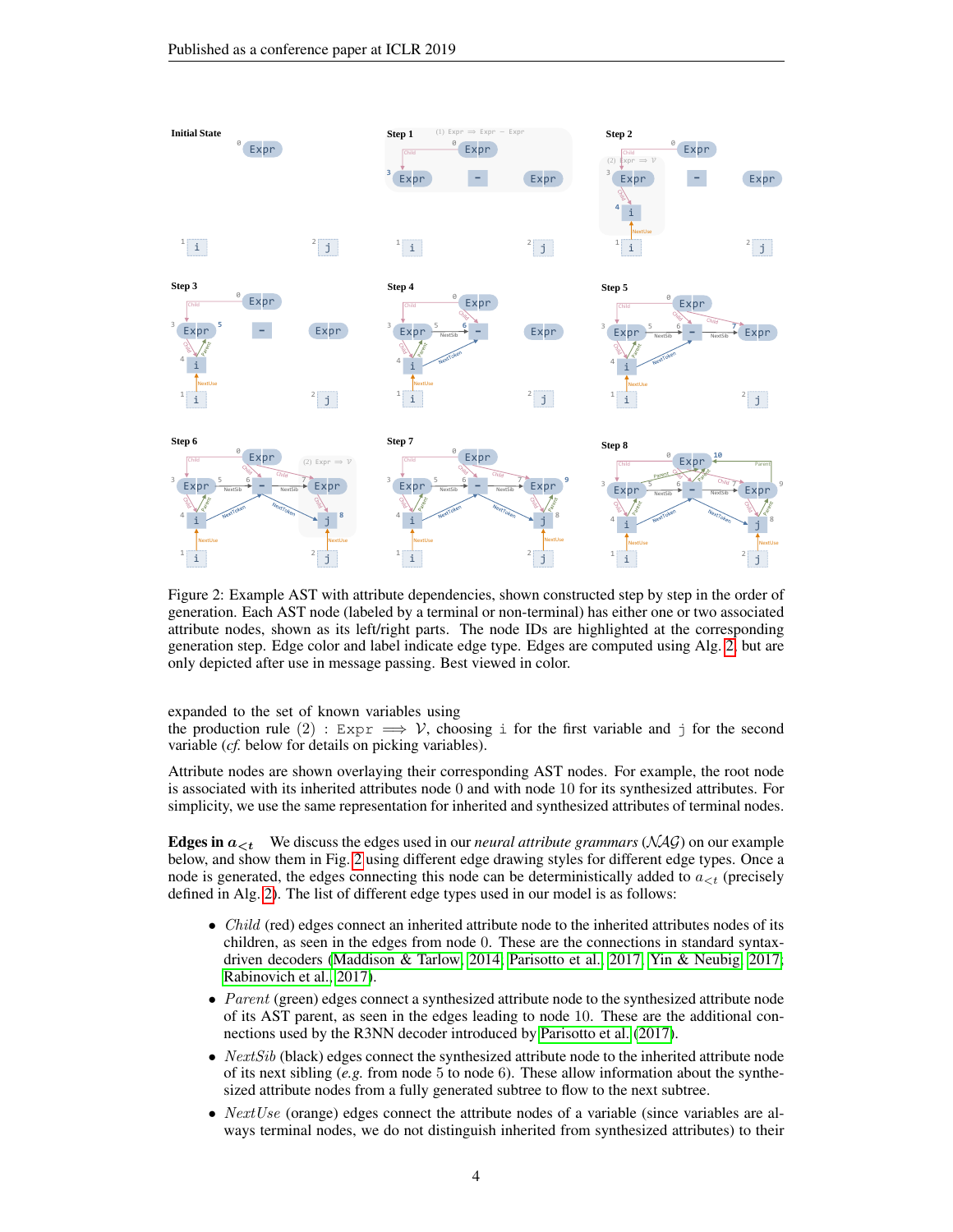next use. Unlike [Allamanis et al.](#page-9-2) [\(2018b\)](#page-9-2), we do not perform a dataflow analysis, but instead just follow the lexical order. This can create edges from nodes of variables in the context  $c$  (for example, from node 1 to 4 in Fig. [2\)](#page-3-0), or can connect AST leaf nodes that represent multiple uses of the same variable within the generated expressions.

- *NextToken* (blue) edges connect a terminal node (a token) to the next token in the program text, for example between nodes 4 and 6.
- InhToSyn edges (not shown in Fig. [2\)](#page-3-0) connect the inherited attributes nodes to its synthesized attribute nodes. This is not strictly adding any information, but we found it to help with training.

The panels of Fig. [2](#page-3-0) show the timesteps at which the representations of particular attribute nodes are computed and added to the graph. For example, in the second step, the attributes for the terminal token i (node 4) in Fig. [2](#page-3-0) are computed from the inherited attributes of its AST parent  $\text{Expr}$  (node 3), the attributes of the last use of the variable  $\pm$  (node 1), and the node label  $\pm$ . In the third step, this computed attribute is used to compute the synthesized attributes of its AST parent  $\text{Expr}$  (node 5).

**Attribute Node Representations** To compute the neural attribute representation  $h<sub>v</sub>$  of an attribute node v whose corresponding AST node is labeled with  $\ell_v$ , we first obtain its incoming edges using Alg. [2](#page-2-0) and then use the state update function from Gated Graph Neural Networks (GGNN) [\(Li et al.,](#page-9-12) [2016\)](#page-9-12). Thus, we take the attribute representations  $\mathbf{h}_{u_i}$  at edge sources  $u_i$ , transform them according to the corresponding edge type  $t_i$  using a learned function  $f_{t_i}$ , aggregate them (by elementwise summation) and combine them with the learned embedding emb $(\ell_v)$  of the node label  $\ell_v$  using a function  $g$ :

<span id="page-4-1"></span><span id="page-4-0"></span>
$$
\mathbf{h}_{v} = g(\mathsf{emb}(\ell_{v}), \sum_{\langle u_i, t_i, v \rangle \in \mathcal{E}_{v}} f_{t_i}(\mathbf{h}_{u_i}))
$$
(2)

In practice, we use a single linear layer for  $f_{t_i}$  and implement g as a gated recurrent unit [\(Cho](#page-9-13) [et al., 2014\)](#page-9-13). We compute node representations in such an order that all  $\mathbf{h}_{u_i}$  appearing on the right of [\(2\)](#page-4-0) are already computed. This is possible as the graphs obtained by repeated application of Alg. [2](#page-2-0) are directed acyclic graphs rooted in the inherited attribute node of the root node of the AST. We initialize the representation of the root inherited attribute to the representation returned by the encoder for the context information.

**Choosing Productions, Variables & Literals** We can treat picking production rules as a simple classification problem over all valid production rules, masking out those choices that do not correspond to the currently considered nonterminal. For a nonterminal node v with label  $\ell_v$  and inherited attributes  $h_v$ , we thus define

$$
\text{pickProduction}(\ell_v, \mathbf{h}_v) = \arg \max P(\text{rule} \mid \ell_v, \mathbf{h}_v) = \arg \max [e(\mathbf{h}_v) + m_{\ell_v}]. \tag{3}
$$

Here,  $m_{\ell_v}$  is a mask vector whose value is 0 for valid productions  $\ell_v \Rightarrow \dots$  and  $-\infty$  for all other productions. In practice, we implement e using a linear layer.

Similarly, we pick variables from the set of variables V in scope using their representations  $\mathbf{h}_{v_{max}}$ (initially the representation obtained from the context, and later the attribute representation of the last node in the graph in which they have been used) by using a pointer network [\(Vinyals et al.,](#page-10-6) [2015\)](#page-10-6). Concretely, to pick a variable at node  $v$ , we use learnable linear function k and define

$$
\text{pickVariable}(\mathcal{V}, \mathbf{h}_v) = \underset{var \in \mathcal{V}}{\arg \max} P(var \mid \mathbf{h}_v) = \underset{var \in \mathcal{V}}{\arg \max} k(\mathbf{h}_v, \mathbf{h}_{v_{var}}). \tag{4}
$$

Note that since the model always picks a variable from the set of in-scope variables  $\mathcal V$ , this generation model can never predict an unknown or out-of-scope variable.

Finally, to generate literals, we combine a small vocabulary  $\mathcal L$  of common literals observed in the training data and special UNK tokens for each type of literal with another pointer network that can copy one of the tokens  $t_1 \ldots t_T$  from the context. Thus, to pick a literal at node v, we define

<span id="page-4-3"></span><span id="page-4-2"></span>
$$
\text{pickLateral}(\mathcal{V}, \mathbf{h}_v) = \underset{\text{lit} \in \mathcal{L} \cup \{t_1 \dots t_T\}}{\arg \max} P(\text{lit} \mid \mathbf{h}_v). \tag{5}
$$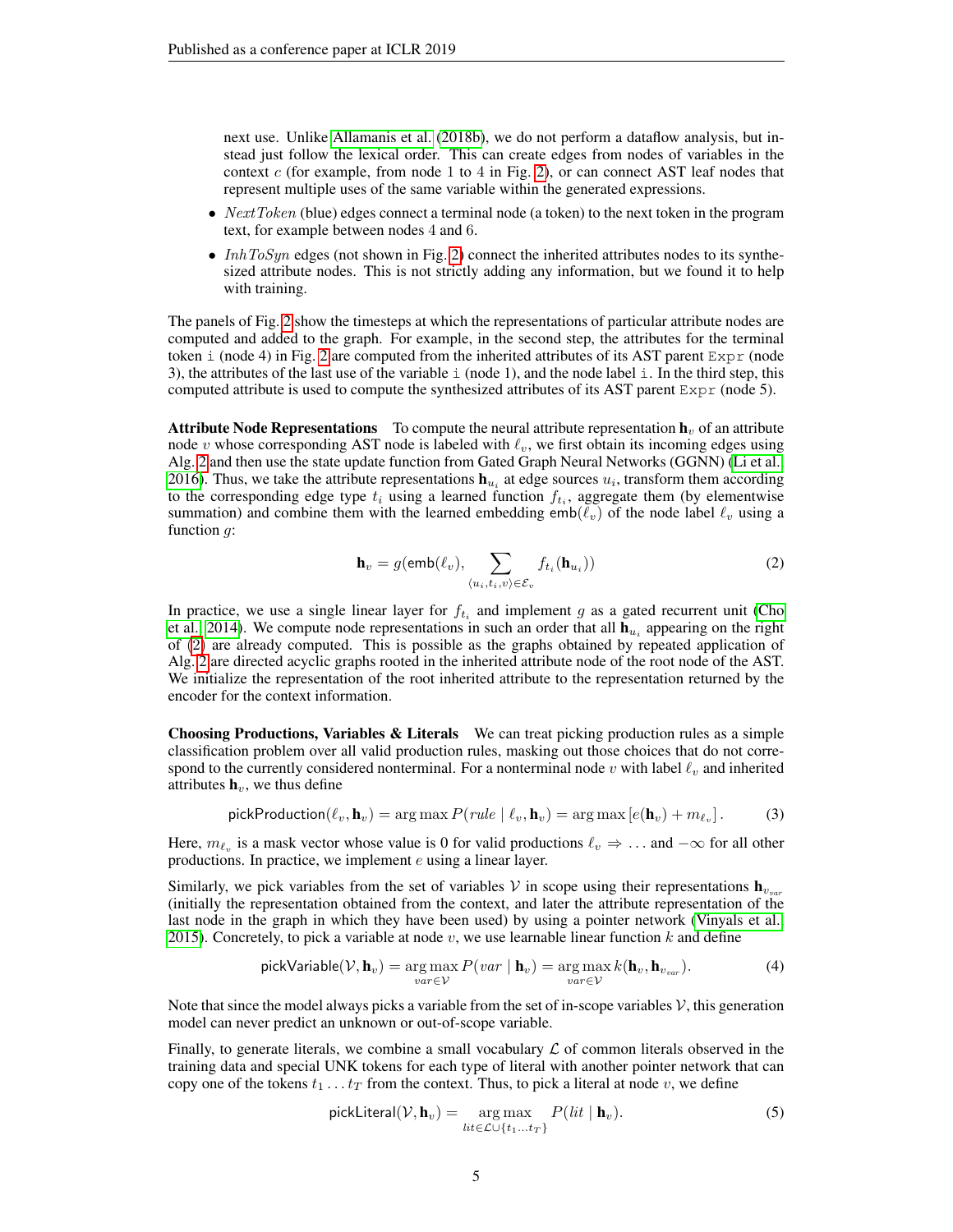Note that this is the only operation that may produce an unknown token (*i.e.* an UNK literal). In practice, we implement this by learning two functions  $s_L$  and  $s_c$ , such that  $s_L(\mathbf{h}_v)$  produces a score for each token from the vocabulary and  $s_c(\mathbf{h}_v, h_{t_i})$  computes a score for copying token  $t_i$  from the context. By computing a softmax over all resulting values and normalizing it by summing up entries corresponding to the same constant, we can learn to approximate the desired  $P(lit | \mathbf{h}_v)$ .

Training & Training Objective The different shapes and sizes of generated expressions complicate an efficient training regime. However, note that given a ground truth target tree, we can easily augment it with all additional edges according to Alg. [2.](#page-2-0) Given that full graph, we can compute a propagation schedule (intuitively, a topological ordering of the nodes in the graph, starting in the root node) that allows to repeatedly apply [\(2\)](#page-4-0) to obtain representations for all nodes in the graph. By representing a batch of graphs as one large (sparse) graph with many disconnected components, similar to [Allamanis et al.](#page-9-2) [\(2018b\)](#page-9-2), we can train our graph neural network efficiently. We have released the code for this on <https://github.com/Microsoft/graph-based-code-modelling>.

Our training procedure thus combines an encoder (*cf.* Sect. [5\)](#page-6-0), whose output is used to initialize the representation of the root and context variable nodes in our augmented syntax graph, the sequential graph propagation procedure described above, and the decoder choice functions [\(3\)](#page-4-1) and [\(4\)](#page-4-2). We train the system end-to-end using a maximum likelihood objective without pre-trained components.

Additional Improvements We extend [\(3\)](#page-4-1) with an attention mechanism [\(Bahdanau et al., 2014;](#page-9-14) [Luong et al., 2015\)](#page-9-15) that uses the state  $h_v$  of the currently expanded node v as a key and the context token representations  $h_{t_1}, \ldots, h_{t_T}$  as memories. Experimentally, we found that extending Eqs. [4,](#page-4-2) [5](#page-4-3) similarly did *not* improve results, probably due to the fact that they already are highly dependent on the context information.

Following [Rabinovich et al.](#page-10-2) [\(2017\)](#page-10-2), we provide additional information for *Child* edges. To allow this, we change our setup so that some edge types also require an additional label, which is used when computing the messages sent between different nodes in the graph. Concretely, we extend [\(2\)](#page-4-0) by considering sets of unlabeled edges  $\mathcal{E}_v$  and labeled edges  $\mathcal{E}_v^{\ell}$ :

$$
\mathbf{h}_{v} = g(\mathsf{emb}(\ell_{v}), \sum_{(u_{i}, t_{i}, v) \in \mathcal{E}_{v}} f_{t_{i}}(\mathbf{h}_{u_{i}}) + \sum_{(u_{i}, t_{i}, \ell_{i}, v) \in \mathcal{E}_{v}^{\ell}} f_{t_{i}}(\mathbf{h}_{u_{i}}, \mathsf{emb}_{e}(\ell_{i})))
$$
(6)

Thus for labeled edge types,  $f_{t_i}$  takes two inputs and we additionally introduce a learnable embedding for the edge labels. In our experiments, we found it useful to label *Child* with tuples consisting of the chosen production and the index of the child, *i.e.*, in Fig. [2,](#page-3-0) we would label the edge from 0 to 3 with  $(2, 0)$ , the edge from 0 to 6 with  $(2, 1)$ , *etc.* 

Furthermore, we have extended pickProduction to also take the information about available variables into account. Intuitively, this is useful in cases of productions such as  $Expr \implies$ Expr.Length, which can only be used in a well-typed derivation if an array-typed variable is available. Thus, we extend  $e(\mathbf{h}_v)$  from [\(3\)](#page-4-1) to additionally take the representation of all variables in scope into account, *i.e.*,  $e(\mathbf{h}_{v}, r(\{\mathbf{h}_{v_{var}} \mid var \in V\}))$ , where we have implemented r as a max pooling operation.

# 4 RELATED WORK

Source code generation has been studied in a wide range of different settings [\(Allamanis et al.,](#page-9-16) [2018a\)](#page-9-16). We focus on the most closely related works in language modeling here. Early works ap-proach the task by generating code as sequences of tokens [\(Hindle et al., 2012;](#page-9-0) Hellendoorn  $\&$ [Devanbu, 2017\)](#page-9-10), whereas newer methods have focused on leveraging the known target grammar and generate code as trees [\(Maddison & Tarlow, 2014;](#page-9-5) [Bielik et al., 2016;](#page-9-6) [Parisotto et al., 2017;](#page-9-7) [Yin &](#page-10-1) [Neubig, 2017;](#page-10-1) [Rabinovich et al., 2017\)](#page-10-2) (*cf.* Sect. [2](#page-1-2) for an overview). While modern models succeed at generating "natural-looking" programs, they often fail to respect simple semantic rules. For example, variables are often used without initialization or written several times without being read inbetween.

Existing tree-based generative models primarily differ in what information they use to decide which expansion rule to use next. [Maddison & Tarlow](#page-9-5) [\(2014\)](#page-9-5) consider the representation of the immediate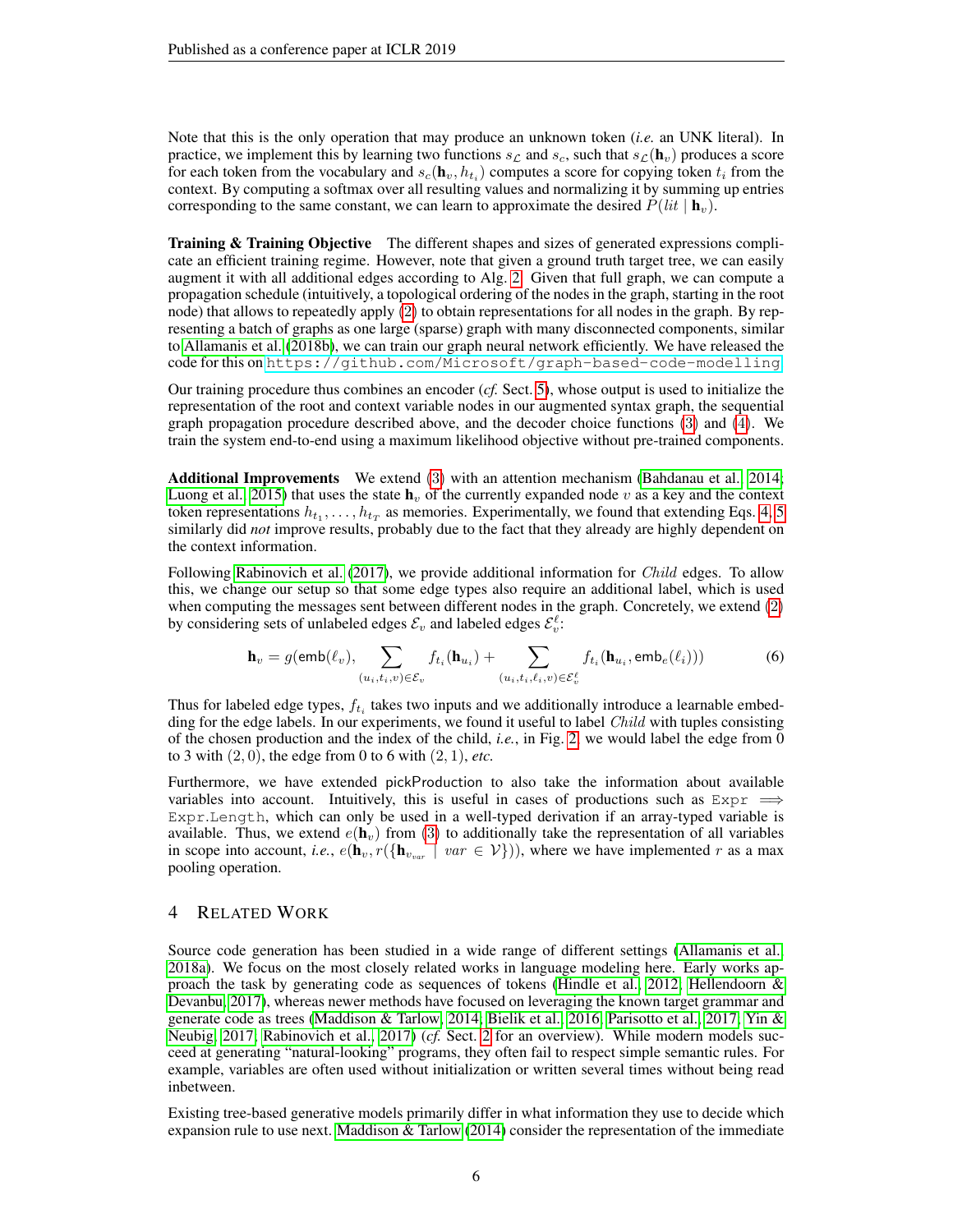parent node, and suggest to consider more information (*e.g.*, nearby tokens). [Parisotto et al.](#page-9-7) [\(2017\)](#page-9-7) compute a fresh representation of the partial tree at each expansion step using R3NNs (which intuitively perform a leaf-to-root traversal followed by root-to-leaf traversal of the AST). The PHOG model [\(Bielik et al., 2016\)](#page-9-6) conditions generation steps on the result of learned (decision tree-style) programs, which can do bounded AST traversals to consider nearby tokens and non-terminal nodes. The language also supports a jump to the last node with the same identifier, which can serve as syntactic approximation of data-flow analysis. [Rabinovich et al.](#page-10-2) [\(2017\)](#page-10-2) only use information about the parent node, but use neural networks specialized to different non-terminals to gain more finegrained control about the flow of information to different successor nodes. Finally, [Amodio et al.](#page-9-17)  $(2017)$  and [Yin & Neubig](#page-10-1)  $(2017)$  follow a left-to-right, depth-first expansion strategy, but thread updates to single state (via a gated recurrent unit) through the overall generation procedure, thus giving the pickProduction procedure access to the full generation history as well as the representation of the parent node. [Amodio et al.](#page-9-17) [\(2017\)](#page-9-17) also suggest the use of attribute grammars, but use them to define a deterministic procedure that collects information throughout the generation process, which is provided as additional feature.

As far as we are aware, previous work has not considered a task in which a generative model fills a hole in a program with an expression. Lanuage model-like methods take into account only the lexicographically previous context of code. The task of [Raychev et al.](#page-10-7) [\(2014\)](#page-10-7) is near to our ExprGen, but instead focuses on filling holes in sequences of API calls. There, the core problem is identifying the correct function to call from a potentially large set of functions, given a sequence context. In contrast, ExprGen requires to handle arbitrary code in the context, and then to build possibly complex expressions from a small set of operators. [Allamanis et al.](#page-9-2) [\(2018b\)](#page-9-2) consider similar context, but are only picking a single variable from a set of candidates, and thus require no generative modeling.

## <span id="page-6-0"></span>5 EVALUATION

Dataset We have collected a dataset for our ExprGen task from 593 highly-starred open-source C# projects on GitHub, removing any near-duplicate files, following the work of [Lopes et al.](#page-9-18) [\(2017\)](#page-9-18). We parsed all  $C^{\#}$  files and identified all expressions of the fragment that we are considering (*i.e.*, restricted to numeric, Boolean and string types, or arrays of such values; and not using any userdefined functions). We then remove the expression, perform a static analysis to determine the necessary context information and extract a sample. For each sample, we create an abstract syntax tree by coarsening the syntax tree generated by the  $C^{\#}$  compiler Roslyn. This resulted in 343 974 samples overall with 4.3 ( $\pm$ 3.8) tokens per expression to generate, or alternatively 3.7 ( $\pm$  3.1) production steps. We split the data into four separate sets. A "test-only" dataset is made up from ∼100k samples generated from 114 projects. The remaining data we split into training-validation-test sets (3 : 1 : 1), keeping all expressions collected from a single source file within a single fold. Samples from our dataset can be found in the supplementary material. Our decoder uses the grammar made up by 222 production rules observed in the ASTs of the training set, which includes rules such as Expr  $\Rightarrow$  Expr + Expr for binary operations, Expr  $\Rightarrow$  Expr. Equals (Expr) for built-in methods, *etc.*

**Encoders** We consider two models to encode context information. Seq is a two-layer bidirectional recurrent neural network (using a GRU [\(Cho et al., 2014\)](#page-9-13)) to encode the tokens before and after the "hole" in which we want to generate an expression. Additionally, it computes a representation for each variable var in scope in the context in a similar manner: For each variable var it identifies usages before/after the hole and encodes each of them independently using a second bi-directional two-layer GRU, which processes a window of tokens around each variable usage. It then computes a representation for var by average pooling of the final states of these GRU runs.

The second encoder  $\mathcal G$  is an implementation of the program graph approach introduced by [Allamanis](#page-9-2) [et al.](#page-9-2) [\(2018b\)](#page-9-2). We follow the transformation used for the Varmisuse task presented in that paper, *i.e.*, the program is transformed into a graph, and the target expression is replaced by a fresh dummy node. We then run a graph neural network for 8 steps to obtain representations for all nodes in the graph, allowing us to read out a representation for the "hole" (from the introduced dummy node) and for all variables in context. The used context information captured by the GNN is a superset of what existing methods (*e.g.* language models) consider.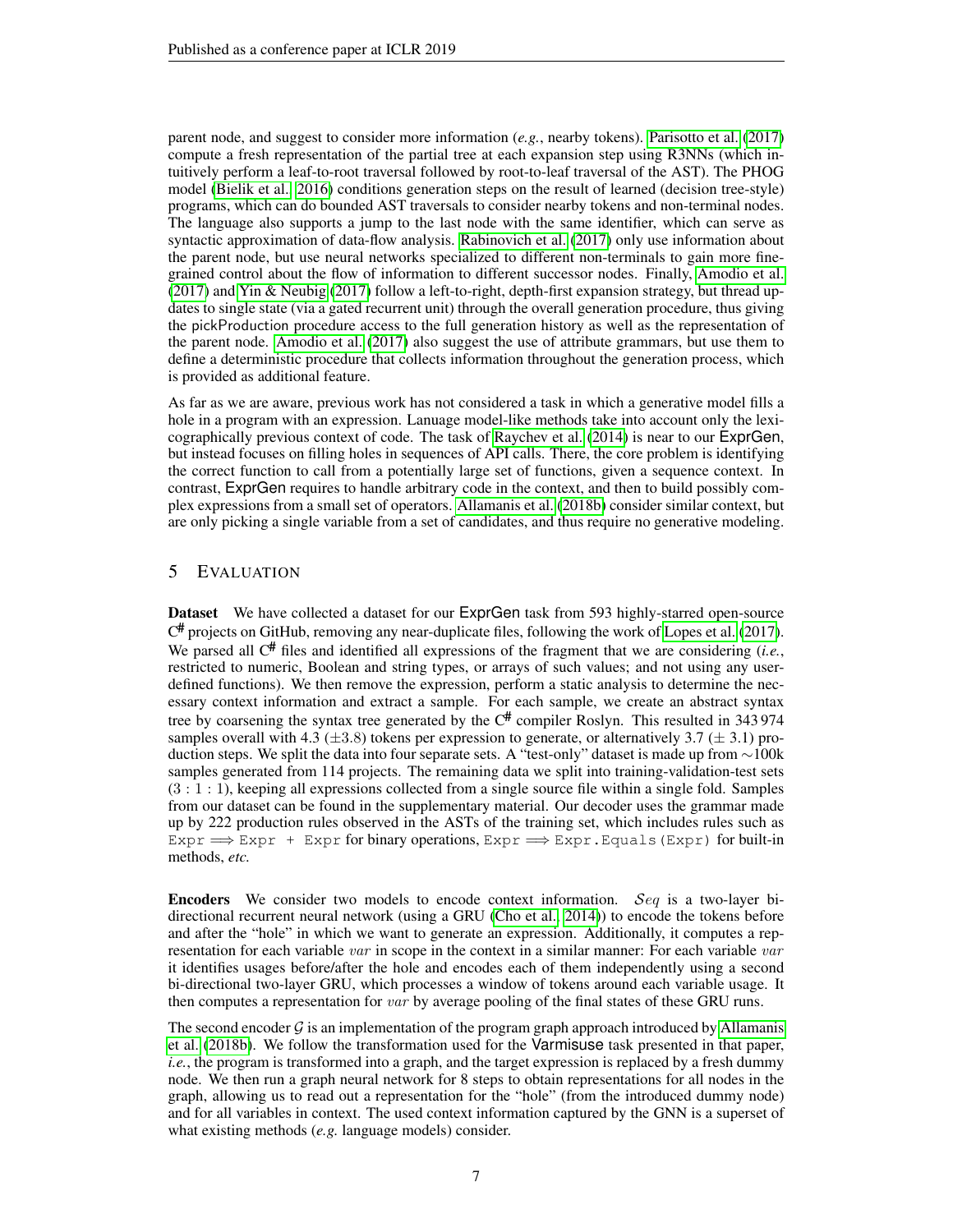Baseline Decoders We compare our model to re-implementations of baselines from the literature. As our ExprGen task is new, re-using existing implementations is hard and problematic in comparison. Most recent baseline methods can be approximated by ablations of our model. We experimented with a simple sequence decoder with attention and copying over the input, but found it to be substantially weaker than other models in all regards. Next, we consider  $Tree$ , our model restricted to using only *Child* edges without edge labels. This can be viewed as an evolution of Maddison  $\&$  Tarlow [\(2014\)](#page-9-5), with the difference that instead of a log-bilinear network that does not maintain state during the generation, we use a GRU.  $\mathcal{ASN}$  is similar to abstract syntax net-works [\(Rabinovich et al., 2017\)](#page-10-2) and arises as an extension of the  $Tree$  model by adding edge labels on Child that encode the chosen production and the index of the child (corresponding to the "field name" [Rabinovich et al.](#page-10-2) [\(2017\)](#page-10-1)). Finally,  $Syn$  follows the work of [Yin & Neubig](#page-10-1) (2017), but uses a GRU instead of an LSTM. For this, we extend  $Tree$  by a new  $NextExp$  edge that connects nodes to each other in the expansion sequence of the tree, thus corresponding to the action flow (Yin  $\&$ [Neubig, 2017\)](#page-10-1).

In all cases, our re-implementations improve on prior work in our variable selection mechanism, which ensures that generated programs only use variables that are defined and in scope. Both [Rabi](#page-10-2)[novich et al.](#page-10-2) [\(2017\)](#page-10-1) and [Yin & Neubig](#page-10-1) (2017) instead use a copying mechanism from the context. On the other hand, they use RNN modules to generate function names and choose arguments from the context [\(Yin & Neubig, 2017\)](#page-10-1) and to generate string literals [\(Rabinovich et al., 2017\)](#page-10-2). Our ExprGen task limits the set of allowed functions and string literals substantially and thus no RNN decoder generating such things is required in our experiments.

The authors of the PHOG [\(Bielik et al., 2016\)](#page-9-6) language model kindly ran experiments on our data for the ExprGen task, to provide baseline results of a non-neural language model. Note, however, that PHOG does not consider the code context to the right of the expression to generate, and does no additional analyses to determine which variable choices are valid. Extending the model to take more context into account and do some analyses to restrict choices would certainly improve its results.

#### 5.1 QUANTITATIVE EVALUATION

Metrics We are interested in the ability of a model to generate valid expressions based on the current code context. To evaluate this, we consider four metrics. As our ExprGen task requires a conditional language model of code, we first consider the per-token perplexity of the model; the lower the perplexity, the better the model fits the real data distribution. We then evaluate how often the generated expression is well-typed (*i.e.*, can be typed in the original code context). We report these metrics for the most likely expression returned by beam search decoding with beam width 5. Finally, we compute how often the ground truth expression was generated (reported for the most likely expression, as well as for the top five expressions). This measure is stricter than semantic equivalence, as an expression  $j > i$  will not match the equivalent  $i < j$ .

Results We show the results of our evaluation in Tab. [1.](#page-8-0) Overall, the graph encoder architecture seems to be best-suited for this task. All models learn to generate syntactically valid code (which is relatively simple in our domain). However, the different encoder models perform very differently on semantic measures such as well-typedness and the retrieval of the ground truth expression. Most of the type errors are due to usage of an "UNK" literal (for example, the  $\mathcal{G} \to \mathcal{N} \mathcal{A} \mathcal{G}$  model only has 4% type error when filtering out such unknown literals). The results show a clear trend that correlates better semantic results with the amount of information about the partially generated programs employed by the generative models. Transferring a trained model to unseen projects with a new project-specific vocabulary substantially worsens results, as expected. Overall, our  $NAG$ model, combining and adding additional signal sources, seems to perform best on most measures, and seems to be least-impacted by the transfer.

## 5.2 QUALITATIVE EVALUATION

As the results in the previous section suggest, the proposed ExprGen task is hard even for the strongest models we evaluated, achieving no more than 50% accuracy on the top prediction. It is also unsolvable for classical logico-deductive program synthesis systems, as the provided code context does not form a precise specification. However, we do know that most instances of the task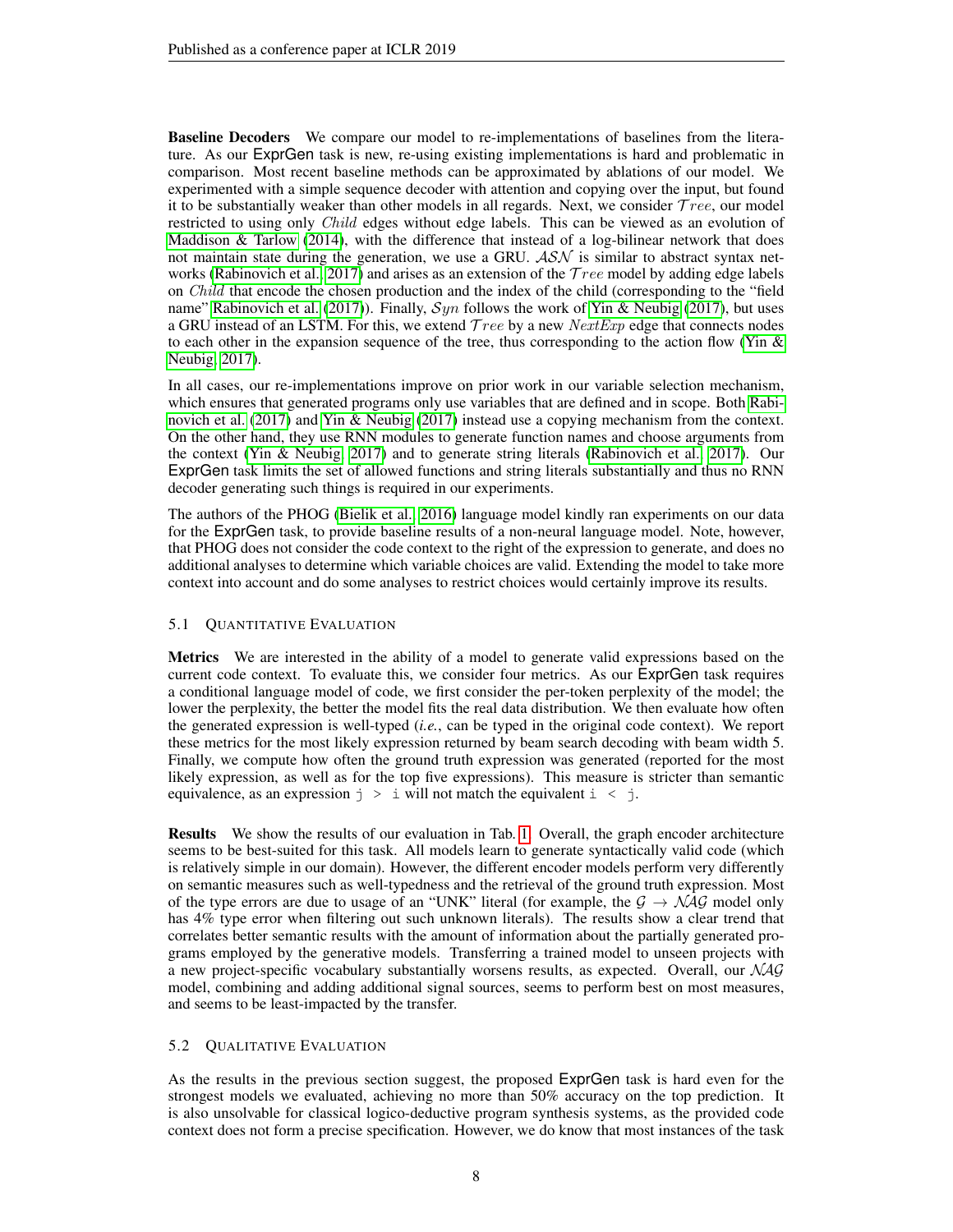| Model                                     |            | Test (from seen projects) |          |          | Test-only (from unseen projects) |            |                |          |  |  |
|-------------------------------------------|------------|---------------------------|----------|----------|----------------------------------|------------|----------------|----------|--|--|
|                                           | Perplexity | Well-Typed                | Acc@1    | Acc@5    | Perplexity                       | Well-Typed | Acc@5<br>Acc@1 |          |  |  |
| PHOG <sup>†</sup>                         |            |                           | 34.8%    | 42.9%    |                                  |            | 28.0%          | 37.3%    |  |  |
| $\mathcal{S}eq \rightarrow \mathcal{S}eq$ | 87.48      | 32.4%                     | 21.8%    | $28.1\%$ | 130.46                           | 23.4%      | 10.8%          | 16.8%    |  |  |
| $Seq \rightarrow NAG$                     | 6.81       | 53.2%                     | 17.7%    | 33.7%    | 8.38                             | 40.4%      | 8.4%           | 15.8%    |  |  |
| $\mathcal{G} \rightarrow \mathcal{S}eq$   | 93.31      | $40.9\%$                  | $27.1\%$ | 34.8%    | 28.48                            | 36.3%      | 17.2%          | $25.6\%$ |  |  |
| $\mathcal{G} \rightarrow \mathcal{T}ree$  | 4.37       | 49.3%                     | 26.8%    | 48.9%    | 5.37                             | 41.2%      | $19.9\%$       | 36.8%    |  |  |
| $G \rightarrow ASN$                       | 2.62       | 78.7%                     | 45.7%    | 62.0%    | 3.03                             | 74.7%      | 32.4%          | 48.1%    |  |  |
| $\mathcal{G} \rightarrow \mathcal{S}yn$   | 2.71       | 84.9%                     | 50.5%    | 66.8%    | 3.48                             | 84.5%      | 36.0%          | 52.7%    |  |  |
| $G \rightarrow NAG$                       | 2.56       | 86.4%                     | 52.3%    | 69.2%    | 3.07                             | 84.5%      | 38.8%          | 57.0%    |  |  |

<span id="page-8-0"></span>

| Table 1: Evaluation of encoder and decoder combinations on predicting an expression from code                    |  |  |  |  |  |
|------------------------------------------------------------------------------------------------------------------|--|--|--|--|--|
| context. $\dagger$ : PHOG (Bielik et al., 2016) is only conditioned on the tokens on the left of the expression. |  |  |  |  |  |



<span id="page-8-1"></span>Figure 3: Two lightly edited examples from our test set and expressions predicted by different models. More examples can be found in the supplementary material.

are (easily) solvable for professional software developers, and thus believe that machine learning systems can have considerable success on the task.

Fig. [3](#page-8-1) shows two (abbreviated) samples from our test set, together with the predictions made by the two strongest models we evaluated. In the first example, we can see that the  $\mathcal{G} \to \mathcal{NAG}$  model correctly identifies that the relationship between paramCount and methParamCount is important (as they appear together in the blocked guarded by the expression to generate), and thus generates comparison expressions between the two variables. The  $G \rightarrow \mathcal{ASN}$  model lacks the ability to recognize that paramCount (or any variable) was already used and thus fails to insert both relevant variables. We found this to be a common failure, often leading to suggestions using only one variable (possibly repeatedly). In the second example, both  $G \to NAG$  and  $G \to Sym$  have learned the common if (var.StartsWith(...)) { ... var.Substring(num) ... } pattern, but of course fail to produce the correct string literal in the condition. We show results for all of our models for these examples, as well as for as additional examples, in the supplementary material [B.](#page-13-0)

# 6 DISCUSSION & CONCLUSIONS

We presented a generative code model that leverages known semantics of partially generated programs to direct the generative procedure. The key idea is to augment partial programs to obtain a graph, and then use graph neural networks to compute a precise representation for the partial program. This representation then helps to better guide the remainder of the generative procedure. We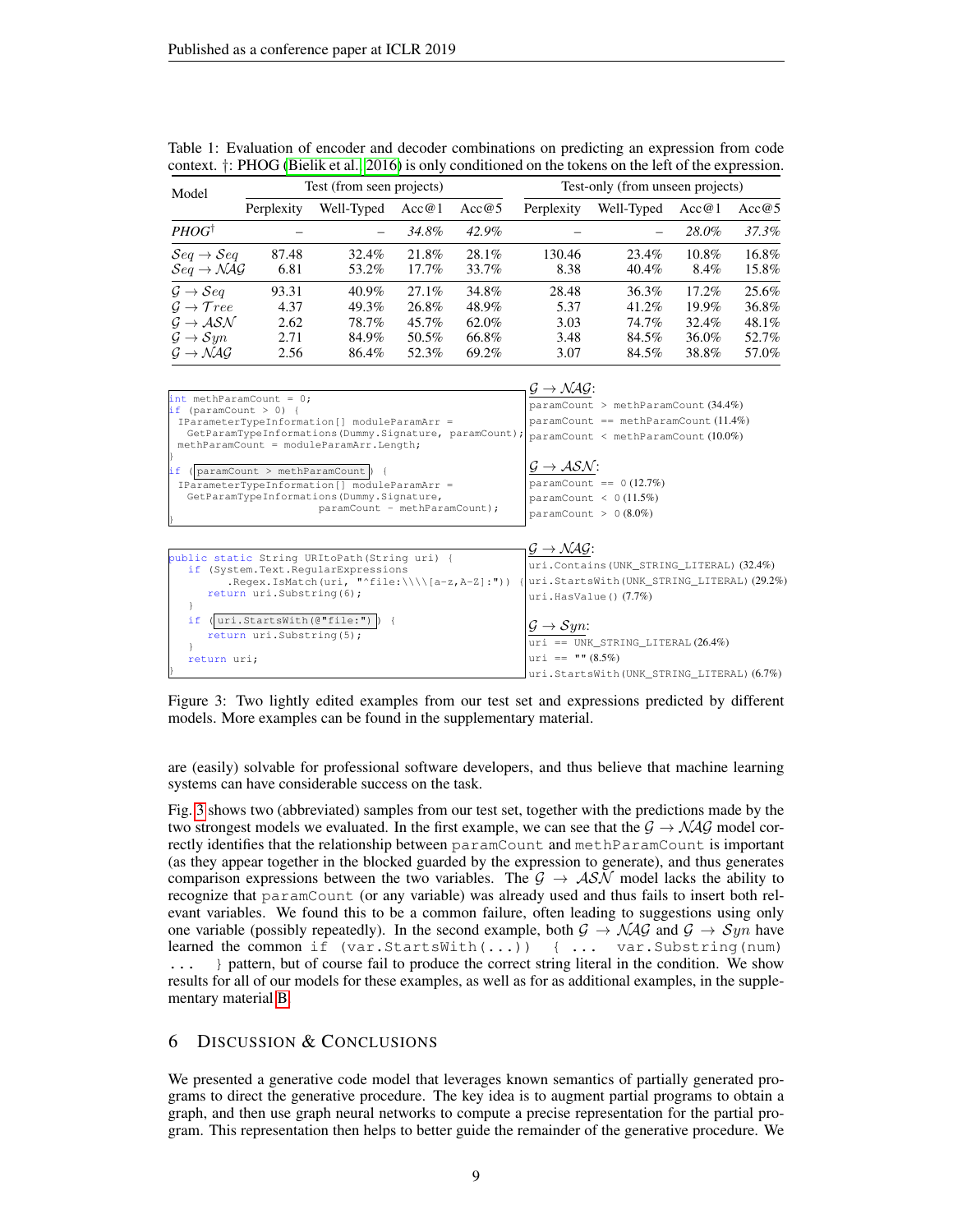have shown that this approach can be used to generate small but semantically interesting expressions from very imprecise context information. The presented model could be useful in program repair scenarios (where repair proposals need to be scored, based on their context) or in the code review setting (where it could highlight very unlikely expressions). We also believe that similar models could have applications in related domains, such as semantic parsing, neural program synthesis and text generation.

#### **REFERENCES**

- <span id="page-9-16"></span>Miltiadis Allamanis, Earl T Barr, Premkumar Devanbu, and Charles Sutton. A survey of machine learning for big code and naturalness. *ACM Computing Surveys*, 2018a.
- <span id="page-9-2"></span>Miltiadis Allamanis, Marc Brockschmidt, and Mahmoud Khademi. Learning to represent programs with graphs. In *International Conference on Learning Representations (ICLR)*, 2018b.
- <span id="page-9-17"></span>Matthew Amodio, Swarat Chaudhuri, and Thomas W. Reps. Neural attribute machines for program generation. *arXiv preprint arXiv:1705.09231*, 2017.
- <span id="page-9-14"></span>Dzmitry Bahdanau, Kyunghyun Cho, and Yoshua Bengio. Neural machine translation by jointly learning to align and translate. In *International Conference on Learning Representations (ICLR)*, 2014.
- <span id="page-9-1"></span>Benjamin Bichsel, Veselin Raychev, Petar Tsankov, and Martin Vechev. Statistical deobfuscation of android applications. In *Conference on Computer and Communications Security (CCS)*, 2016.
- <span id="page-9-6"></span>Pavol Bielik, Veselin Raychev, and Martin Vechev. PHOG: probabilistic model for code. In *International Conference on Machine Learning (ICML)*, 2016.
- <span id="page-9-13"></span>Kyunghyun Cho, Bart van Merriënboer, Dzmitry Bahdanau, and Yoshua Bengio. On the properties of neural machine translation: Encoder–decoder approaches. *Syntax, Semantics and Structure in Statistical Translation*, 2014.
- <span id="page-9-4"></span>Yu Feng, Ruben Martins, Osbert Bastani, and Isil Dillig. Program synthesis using conflict-driven learning. In *Programming Languages Design and Implementation (PLDI)*, 2018.
- <span id="page-9-3"></span>John K. Feser, Swarat Chaudhuri, and Isil Dillig. Synthesizing data structure transformations from input-output examples. In *Programming Languages Design and Implementation (PLDI)*, 2015.
- <span id="page-9-8"></span>Justin Gilmer, Samuel S. Schoenholz, Patrick F. Riley, Oriol Vinyals, and George E. Dahl. Neural message passing for quantum chemistry. In *International Conference on Machine Learning (ICML)*, 2017.
- <span id="page-9-10"></span>Vincent J. Hellendoorn and Premkumar Devanbu. Are deep neural networks the best choice for modeling source code? In *Foundations of Software Engineering (FSE)*, 2017.
- <span id="page-9-0"></span>Abram Hindle, Earl T Barr, Zhendong Su, Mark Gabel, and Premkumar Devanbu. On the naturalness of software. In *International Conference on Software Engineering (ICSE)*, 2012.
- <span id="page-9-11"></span>Donald E. Knuth. Semantics of context-free languages. *Mathemtical Systems Theory*, 2(2):127–145, 1967.
- <span id="page-9-12"></span>Yujia Li, Daniel Tarlow, Marc Brockschmidt, and Richard Zemel. Gated graph sequence neural networks. In *International Conference on Learning Representations (ICLR)*, 2016.
- <span id="page-9-9"></span>Yujia Li, Oriol Vinyals, Chris Dyer, Razvan Pascanu, and Peter Battaglia. Learning deep generative models of graphs. *CoRR*, abs/1803.03324, 2018.
- <span id="page-9-18"></span>Cristina V Lopes, Petr Maj, Pedro Martins, Vaibhav Saini, Di Yang, Jakub Zitny, Hitesh Sajnani, and Jan Vitek. DéjàVu: a map of code duplicates on GitHub. In *Object-Oriented Programming, Systems, Languages, and Applications (OOPSLA)*, 2017.
- <span id="page-9-15"></span>Minh-Thang Luong, Hieu Pham, and Christopher D Manning. Effective approaches to attention-based neural machine translation. In *Conference on Empirical Methods in Natural Language Processing (EMNLP)*, 2015.
- <span id="page-9-5"></span>Chris J Maddison and Daniel Tarlow. Structured generative models of natural source code. In *International Conference on Machine Learning (ICML)*, 2014.
- <span id="page-9-7"></span>Emilio Parisotto, Abdel-rahman Mohamed, Rishabh Singh, Lihong Li, Dengyong Zhou, and Pushmeet Kohli. Neuro-symbolic program synthesis. In *International Conference on Learning Representations (ICLR)*, 2017.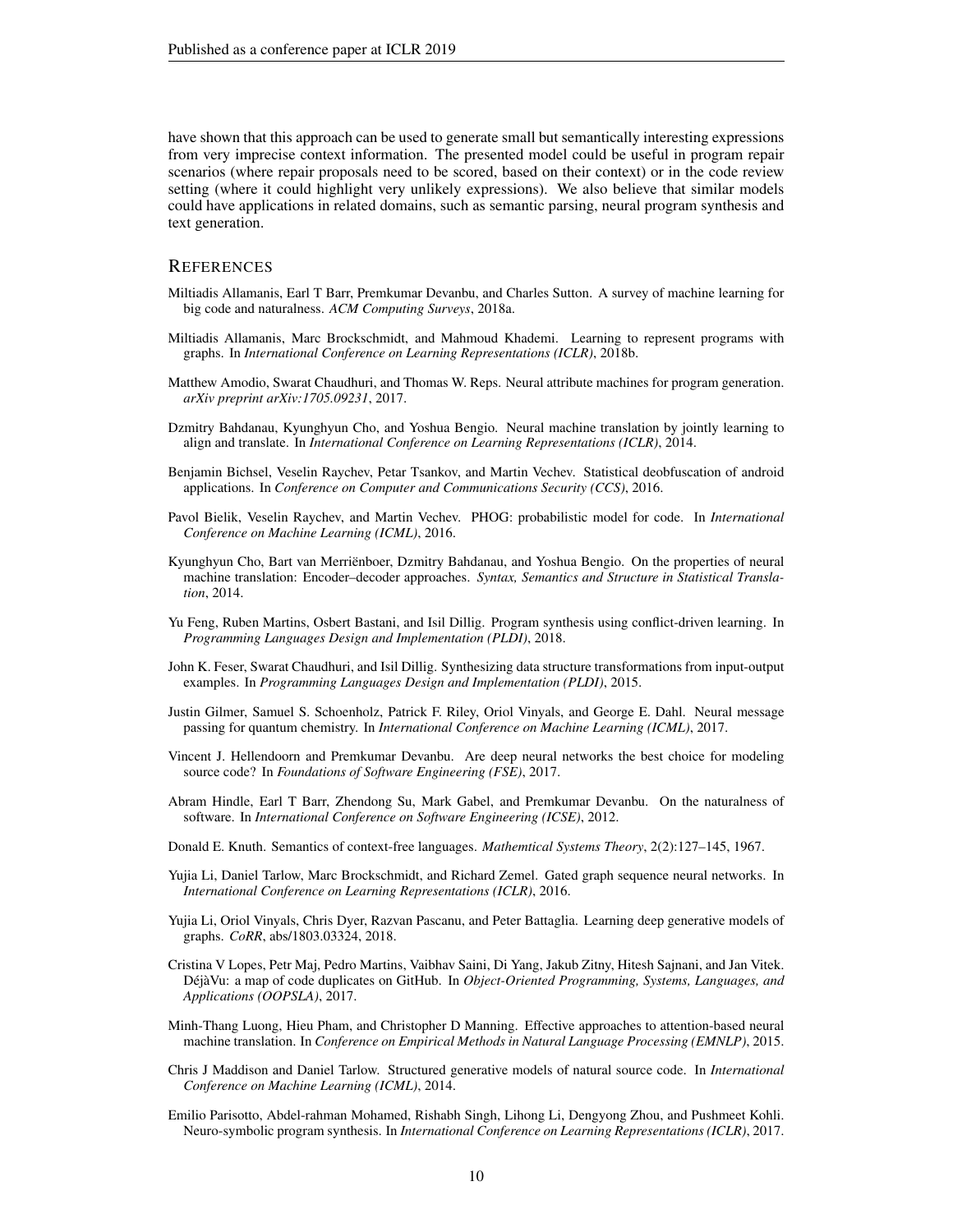- <span id="page-10-4"></span>Oleksandr Polozov and Sumit Gulwani. FlashMeta: a framework for inductive program synthesis. In *Object-Oriented Programming, Systems, Languages, and Applications (OOPSLA)*, 2015.
- <span id="page-10-2"></span>Maxim Rabinovich, Mitchell Stern, and Dan Klein. Abstract syntax networks for code generation and semantic parsing. In *Annual Meeting of the Association for Computational Linguistics (ACL)*, 2017.
- <span id="page-10-7"></span>Veselin Raychev, Martin Vechev, and Eran Yahav. Code completion with statistical language models. In *Programming Languages Design and Implementation (PLDI)*, 2014.
- <span id="page-10-0"></span>Veselin Raychev, Martin Vechev, and Andreas Krause. Predicting program properties from Big Code. In *Principles of Programming Languages (POPL)*, 2015.
- <span id="page-10-5"></span>Bidisha Samanta, Abir De, Niloy Ganguly, and Manuel Gomez-Rodriguez. Designing random graph models using variational autoencoders with applications to chemical design. *CoRR*, abs/1802.05283, 2018.

<span id="page-10-3"></span>Armando Solar-Lezama. *Program synthesis by sketching*. University of California, Berkeley, 2008.

- <span id="page-10-6"></span>Oriol Vinyals, Meire Fortunato, and Navdeep Jaitly. Pointer networks. In *Advances in Neural Information Processing Systems*, 2015.
- <span id="page-10-1"></span>Pengcheng Yin and Graham Neubig. A syntactic neural model for general-purpose code generation. In *Annual Meeting of the Association for Computational Linguistics (ACL)*, 2017.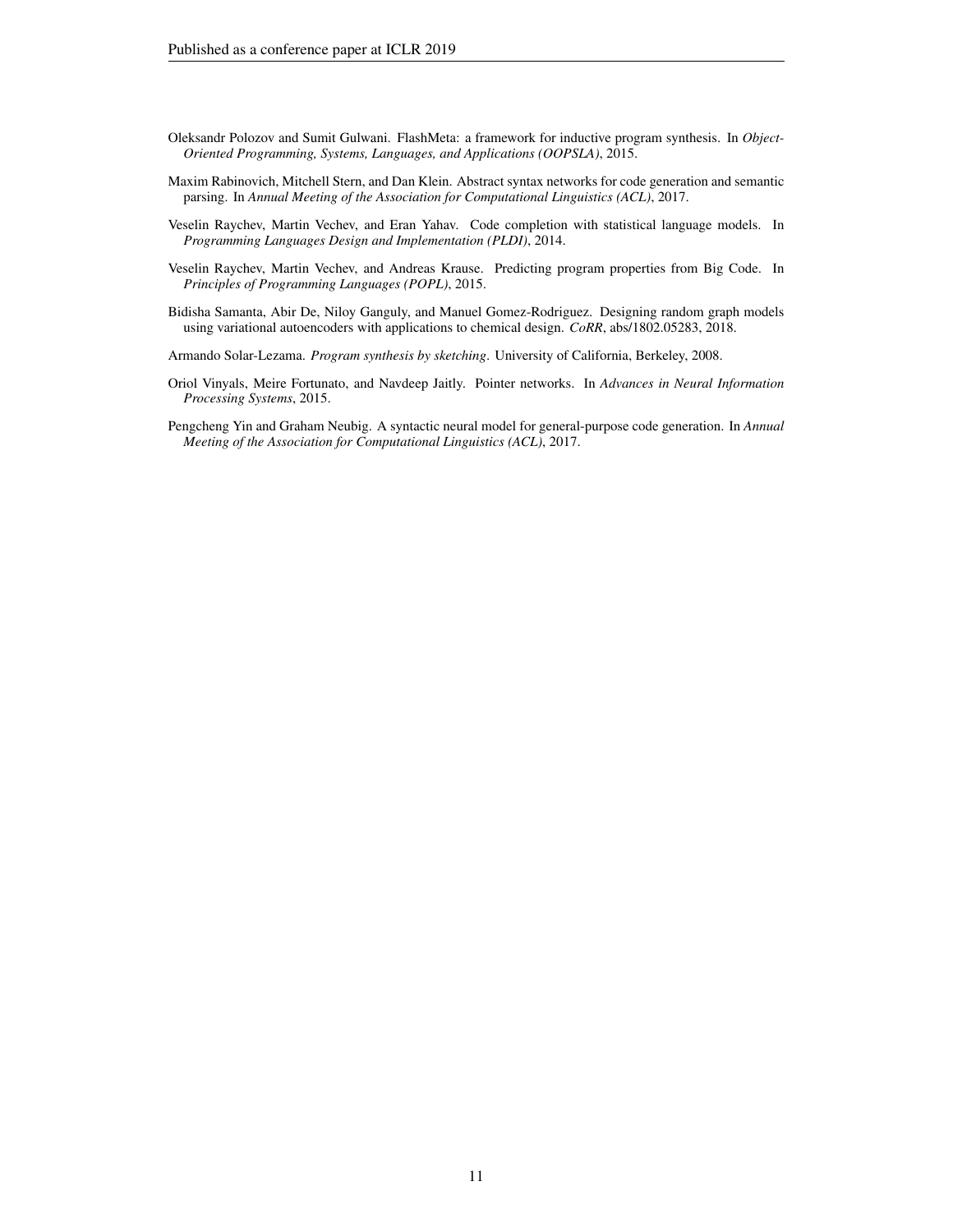# A DATASET SAMPLES

Below we list some sample snippets from the training set for our ExprGen task. The highlighted expressions are to be generated.

```
for (int i=0; i < 3*timeSpanUnits + 1; ++i) {
  consolidator.Update(new TradeBar { Time = refDateTime });
  if (i < timeSpanUnits) { // before initial consolidation happens
     Assert.IsNull(consolidated);
   }
  else {
     Assert.IsNotNull(consolidated);
     if (|i \t{s} timeSpanUnits == 0 | { // i = 3, 6, 9
        Assert.AreEqual(refDateTime.AddMinutes(-timeSpanUnits), consolidated.Time);
      }
  }
  refDateTime = refDateTime.AddMinutes(1);
}
```
Figure 4: Sample snippet from the Lean project. Formatting has been modified.

```
var words = (from word in phrase.Split('')
          where word.Length > 0 select word.ToLower()).ToArray();
```
Figure 5: Sample snippet from the BotBuilder project. Formatting has been modified.

```
\_hasHandle = \_mutex.WaitOne( timeOut < 0 | ? Timeout.Infinite
                                    : timeOut,
                      exitContext: false);
```
Figure 6: Sample snippet from the Chocolatey project. Formatting has been modified.

```
public static T retry<T>(int numberOfTries, Func<T> function,
                     int waitDurationMilliseconds = 100,
                     int increaseRetryByMilliseconds = 0) {
  if (function == null) return default(T);
  if (numberOfTries == 0)
     throw new ApplicationException("You must specify a number"
                               + " of retries greater than zero.");
  var returnValue = default(T);
  var debugging = log_is_in_debug_mode();
  var logLocation = ChocolateyLoggers.Normal;
   for (int i = 1; |i \leq numberOfTries ; i++)
   {
```
Figure 7: Sample snippet from the Chocolatey project. Formatting has been modified and the snippet has been abbreviated.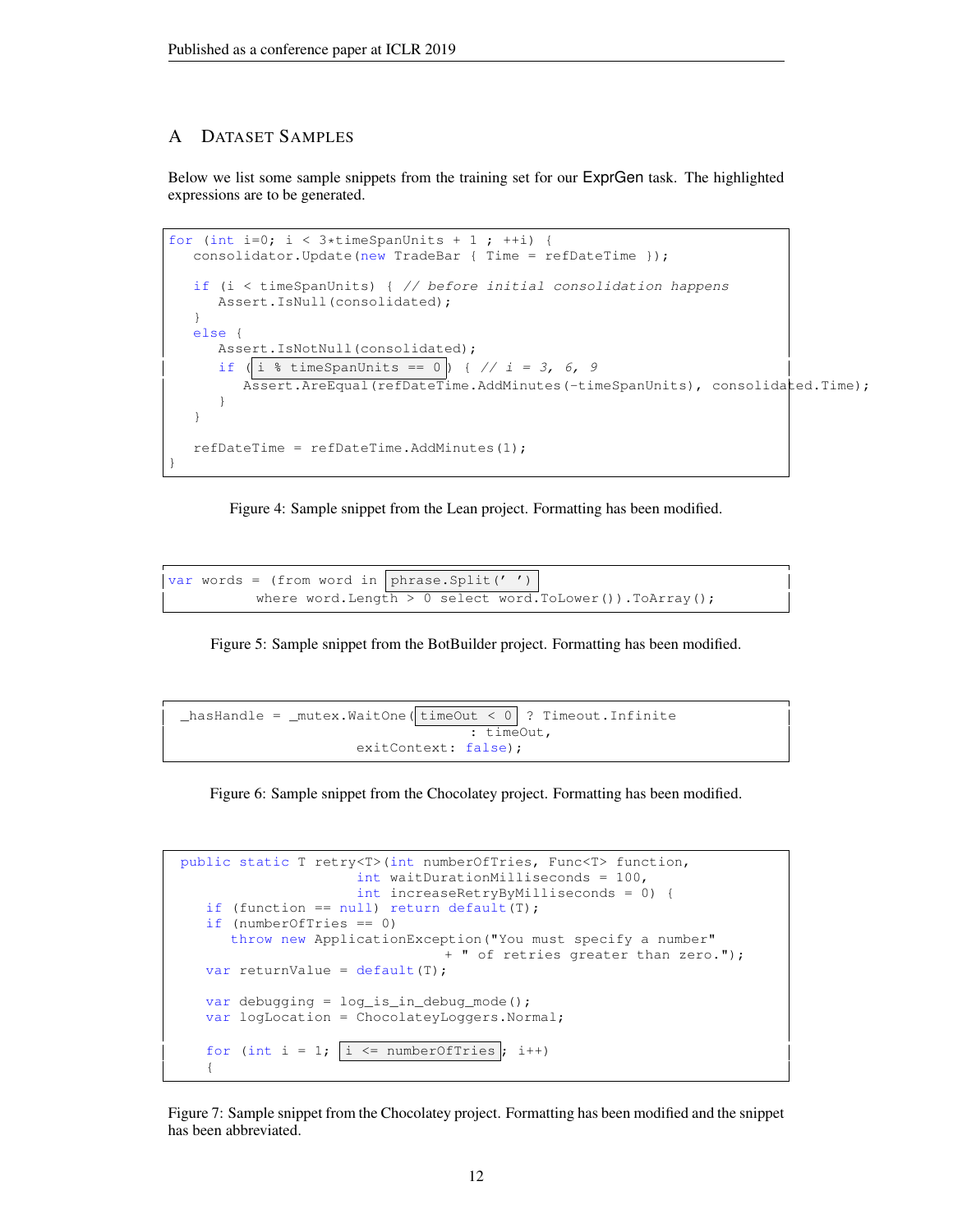

Figure 8: Samples snippet in the CommonMark.NET project. Formatting has been modified.

```
private string GetResourceForTimeSpan(TimeUnit unit, int count)
{
   var resourceKey = ResourceKeys.TimeSpanHumanize.GetResourceKey(unit, \phiount);
   return count == 1 \mid ? Format(resourceKey) : Format(resourceKey, count);
}
```
Figure 9: Sample snippet from the Humanizer project. Formatting has been modified.



Figure 10: Samples snippet from the Nancy project. Formatting has been modified.

```
private bool ResolveWritableOverride(bool writable)
{
   if (!Writable && writable)
      throw new StorageInvalidOperationException("Cannot open writable storage"
                                           + " in readonly storage.");
  bool openWritable = Writable;
   if ( openWritable && !writable )
      openWritable = writable;
   return openWritable;
}
```
Figure 11: Sample snippet from the OpenLiveWriter project. Formatting has been modified.

```
char c = \text{html}[j];if (|c == ';' | | (|c == 'a' \& c <= 'z') \& (|c >= 'A' \& c <= 'z') \& (|c >= '0' \& c <= '9') ){
   break;
}
```
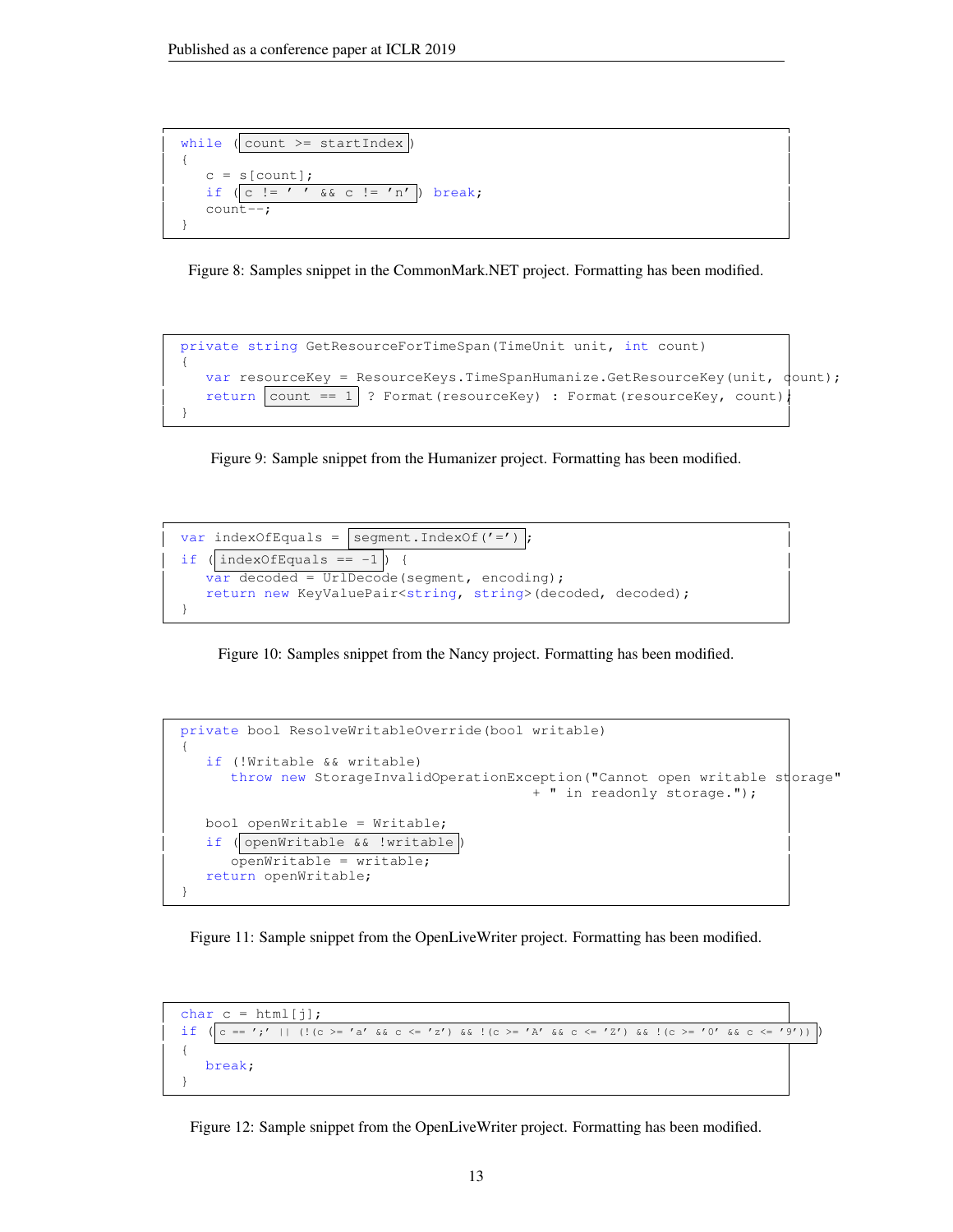string entityRef =  $\vert$ html.Substring(i + 1, j - (i + 1))  $\vert$ ;

Figure 13: Sample snippet from the OpenLiveWriter project. Formatting has been modified.

# <span id="page-13-0"></span>B SAMPLE GENERATIONS

On the following pages, we list some sample snippets from the test set for our ExprGen task, together with suggestions produced by different models. The highlighted expressions are the ground truth expression that should be generated.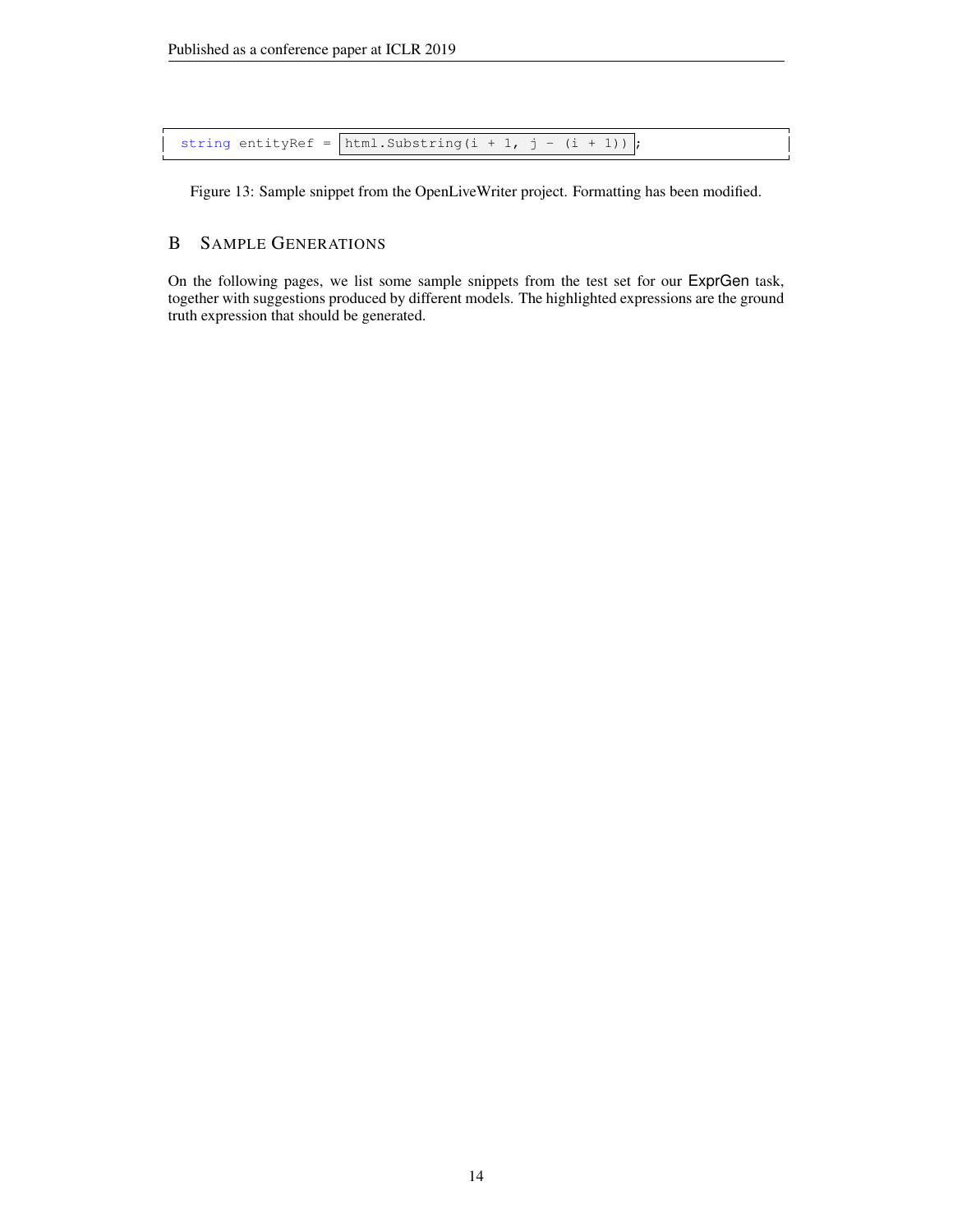```
if (context.Context == MARKUP CONTEXT TYPE.CONTEXT TYPE Text &&
         !String.IsNullOrEmpty(text)) {
   idx = \text{originalText}.IndexOf(text)if (idx == 0) {
      // Drop this portion from the expected string
      originalText = originalText.Substring(text.Length);
      // Update the current pointer
     beginDamagePointer.MoveToPointer(currentRange.End);
   }
  else if (idx > 0 &&
     originalText.Substring(0, idx)
         .Replace("\r\n", string.Empty).Length == 0)
   {
      // Drop this portion from the expected string
     originalText = originalText.Substring(text.Length + idx);
      // Update the current pointer
     beginDamagePointer.MoveToPointer(currentRange.End);
   }
  else
   {
      return false;
   }
}
```
#### Sample snippet from OpenLiveWriter. The following suggestions were made:  $\mathcal{S}eq \rightarrow \mathcal{S}eq$ :

UNK\_TOKEN[i] (0.6%) input[inputOffset + 1] (0.3%)

UNK\_TOKEN & UNK\_NUM\_LITERAL (0.3%)

# $Seq \rightarrow NAG$ :

MarshalUrlSupported.IndexOf(UNK\_CHAR\_LITERAL) (0.9%) IsEditFieldSelected.IndexOf(UNK\_CHAR\_LITERAL) (0.8%) marshalUrlSupported.IndexOf(UNK\_CHAR\_LITERAL) (0.7%)

# $\mathcal{G} \rightarrow \mathcal{S}eq$ :

UNK\_TOKEN.IndexOf(UNK\_CHAR\_LITERAL) (21.6%) UNK\_TOKEN.LastIndexOf(UNK\_CHAR\_LITERAL) (14.9%) UNK\_TOKEN.GetHashCode() (8.1%)

## $\mathcal{G} \rightarrow \mathcal{T}ree$ :

UNK\_CHAR\_LITERAL.IndexOf(UNK\_CHAR\_LITERAL) (8.1%) UNK\_CHAR\_LITERAL.IndexOf(originalText) (8.1%) originalText.IndexOf(UNK\_CHAR\_LITERAL) (8.1%)

## $\mathcal{G} \rightarrow \mathcal{ASN}$ :

originalText.GetHashCode() (37.8%) originalText.IndexOf(UNK\_CHAR\_LITERAL) (14.8%) originalText.LastIndexOf(UNK\_CHAR\_LITERAL) (6.2%)

# $\mathcal{G} \rightarrow \mathcal{S}yn$ :

text.IndexOf(UNK\_CHAR\_LITERAL) (20.9%) text.LastIndexOf(UNK\_CHAR\_LITERAL) (12.4%) originalText.IndexOf(UNK\_CHAR\_LITERAL) (11.6%)

## $\mathcal{G} \rightarrow \mathcal{NAG}$ :

originalText.IndexOf(UNK\_CHAR\_LITERAL) (32.8%) originalText.LastIndexOf(UNK\_CHAR\_LITERAL) (12.4%) originalText.IndexOf(text) (8.7%)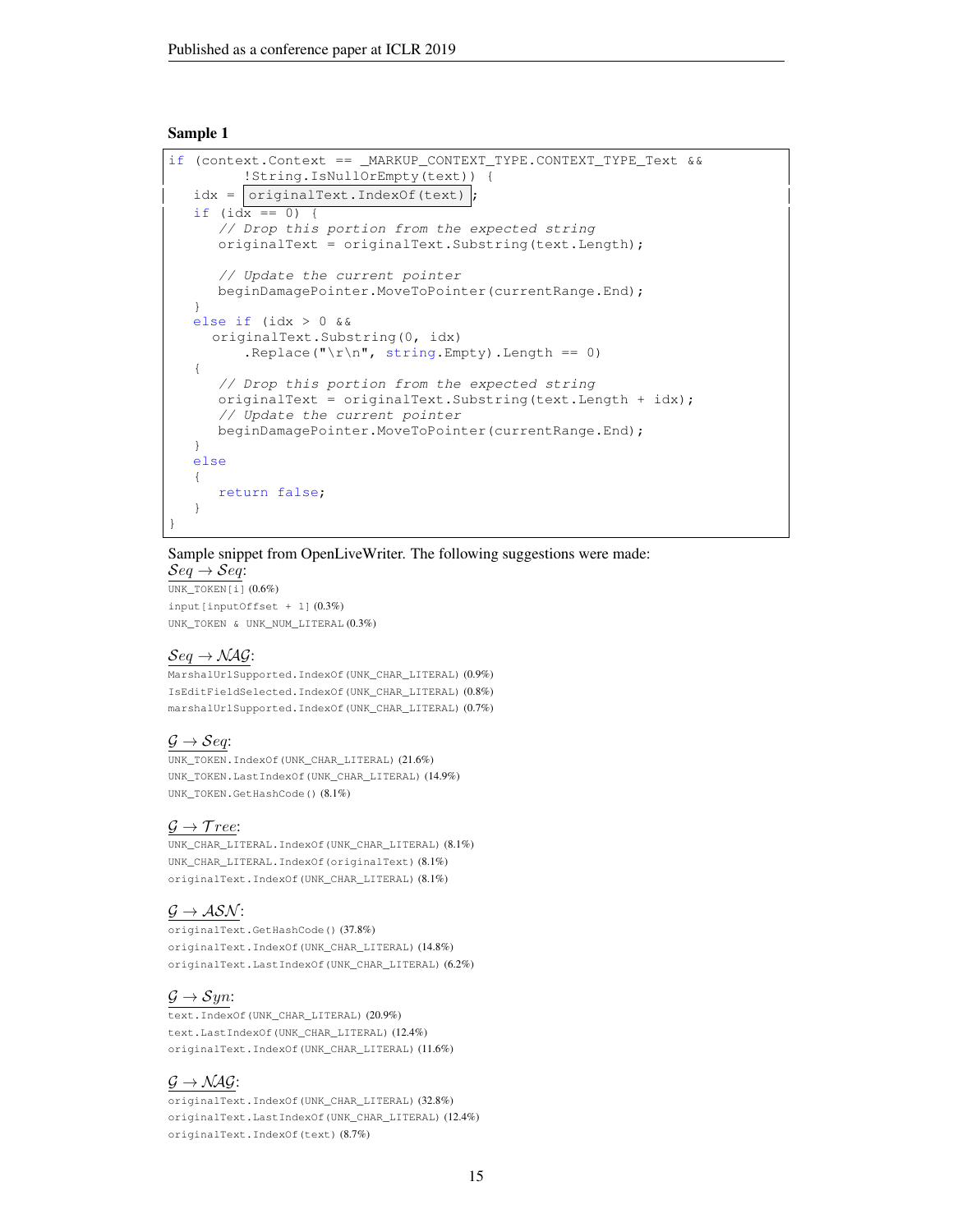```
caretPos--;
if (caretPos < 0) {
   caretPos = 0;}
int len = inputString.Length;
if (caretPos >= len) {
   caretPos = \boxed{len - 1};
}
```
#### Sample snippet from acat. The following suggestions were made:

 $Seq \rightarrow Seq$ : UNK\_TOKEN+1 (2.1%) UNK\_TOKEN+UNK\_TOKEN] (1.8%) UNK\_TOKEN.IndexOf(UNK\_CHAR\_LITERAL) (1.3%)

### $\mathcal{S}eq \rightarrow \mathcal{N} \mathcal{A} \mathcal{G}$ :

 $wordToReplace - 1 (3.2%)$ insertOrReplaceOffset - 1 (2.9%) inputString  $-1(1.9%)$ 

## $\mathcal{G} \rightarrow \mathcal{S}eq$ :

 $\frac{1}{1en + 1(35.6\%)}$ len - 1 (11.3%) len >> UNK NUM LITERAL  $(3.5\%)$ 

## $\mathcal{G} \rightarrow \mathcal{T}ree$ :

len + len (24.9%) len - len (10.7%) 1 + len (3.7%)

## $\mathcal{G} \rightarrow \mathcal{ASN}$ :

 $len + 1 (22.8%)$ len - 1 (10.8%) len + len (10.3%)

# $\mathcal{G} \rightarrow \mathcal{S}yn$ :

 $\frac{1}{1 \text{ en } + 1 (13.7\%)}$ len - 1 (11.5%) len - len (11.0%)

# $\mathcal{G} \rightarrow \mathcal{NAG}$ :

 $l_{en++}$  (33.6%) len-1 (21.9%) len+1 (14.6%)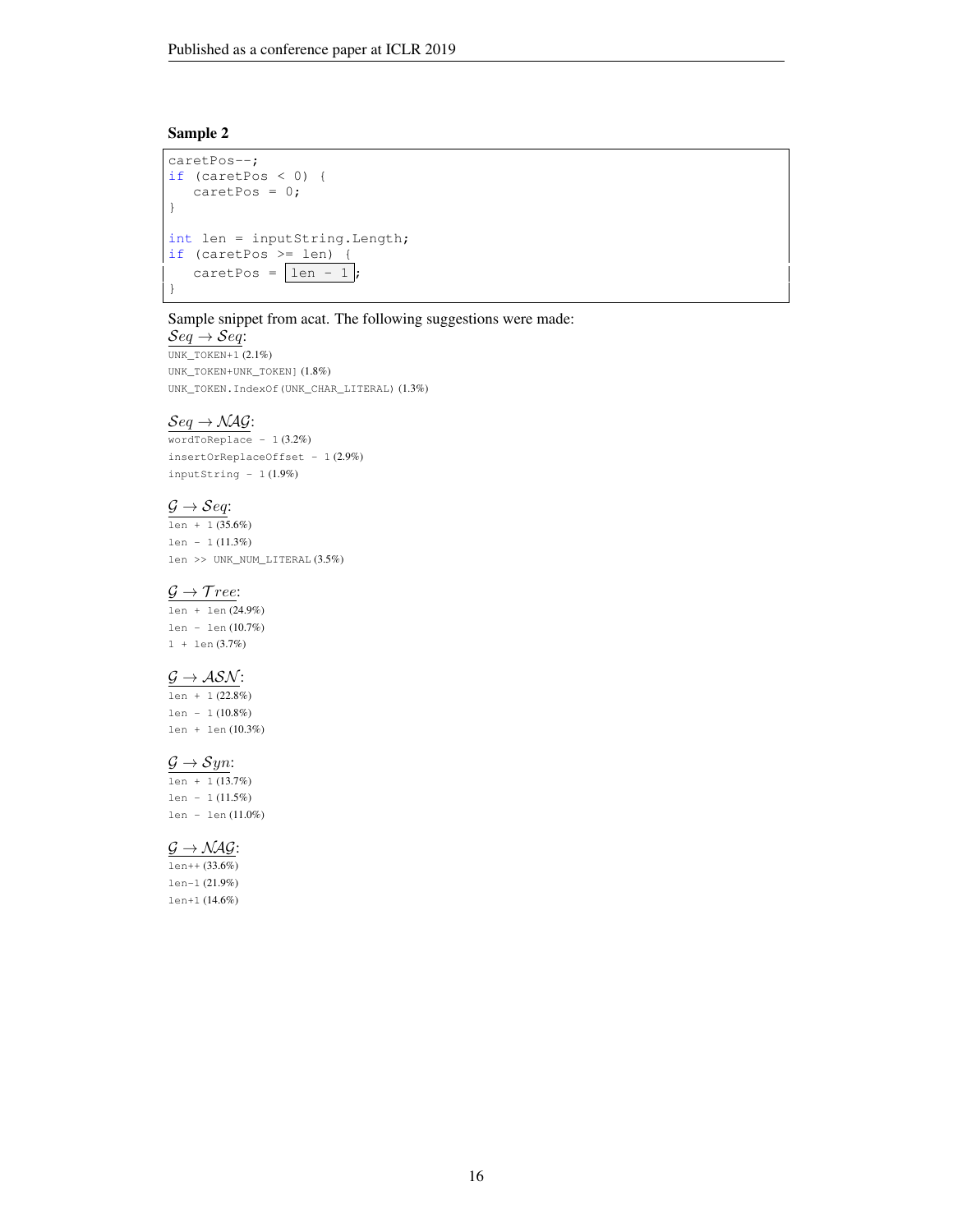```
public static String URItoPath(String uri) {
  if (System.Text.RegularExpressions
         .Regex.IsMatch(uri, "^file:\\\\[a-z,A-Z]:")) {
      return uri.Substring(6);
   }
  if (|uri.startsWith(\theta"file;"))| {
      return uri.Substring(5);
   }
   return uri;
}
```
### Sample snippet from acat. The following suggestions were made:

 $\mathcal{S}eq \rightarrow \mathcal{S}eq$ : !UNK\_TOKEN (11.1%)

UNK\_TOKEN ==  $0 (3.6%)$ UNK\_TOKEN != 0 (3.4%)

## $Seq \rightarrow NAG$ :

!uri (7.6%) !MyVideos (4.7%) !MyDocuments (4.7%)

# $\mathcal{G} \rightarrow \mathcal{S}eq$ :

action == UNK\_STRING\_LITERAL (22.6%) label == UNK\_STRING\_LITERAL (14.8%) file.Contains(UNK\_STRING\_LITERAL) (4.6%)

# $\mathcal{G} \rightarrow \mathcal{T}ree$ :

uri == uri (7.4%) uri.StartsWith(uri) (5.5%) uri.Contains(uri) (4.3%)

# $\mathcal{G} \rightarrow \mathcal{ASN}$ :

uri == UNK\_STRING\_LITERAL (11.7%) uri.Contains(UNK\_STRING\_LITERAL) (11.7%) uri.StartsWith(UNK\_STRING\_LITERAL) (8.3%)

# $\mathcal{G} \rightarrow \mathcal{S}yn$ :

 $uri == UNK_STRING_LITERAL (26.4%)$ uri ==  $" " (8.5%)$ uri.StartsWith(UNK\_STRING\_LITERAL) (6.7%)

# $\mathcal{G} \rightarrow \mathcal{NAG}$ :

uri.Contains(UNK\_STRING\_LITERAL) (32.4%) uri.StartsWith(UNK\_STRING\_LITERAL) (29.2%) uri.HasValue() (7.7%)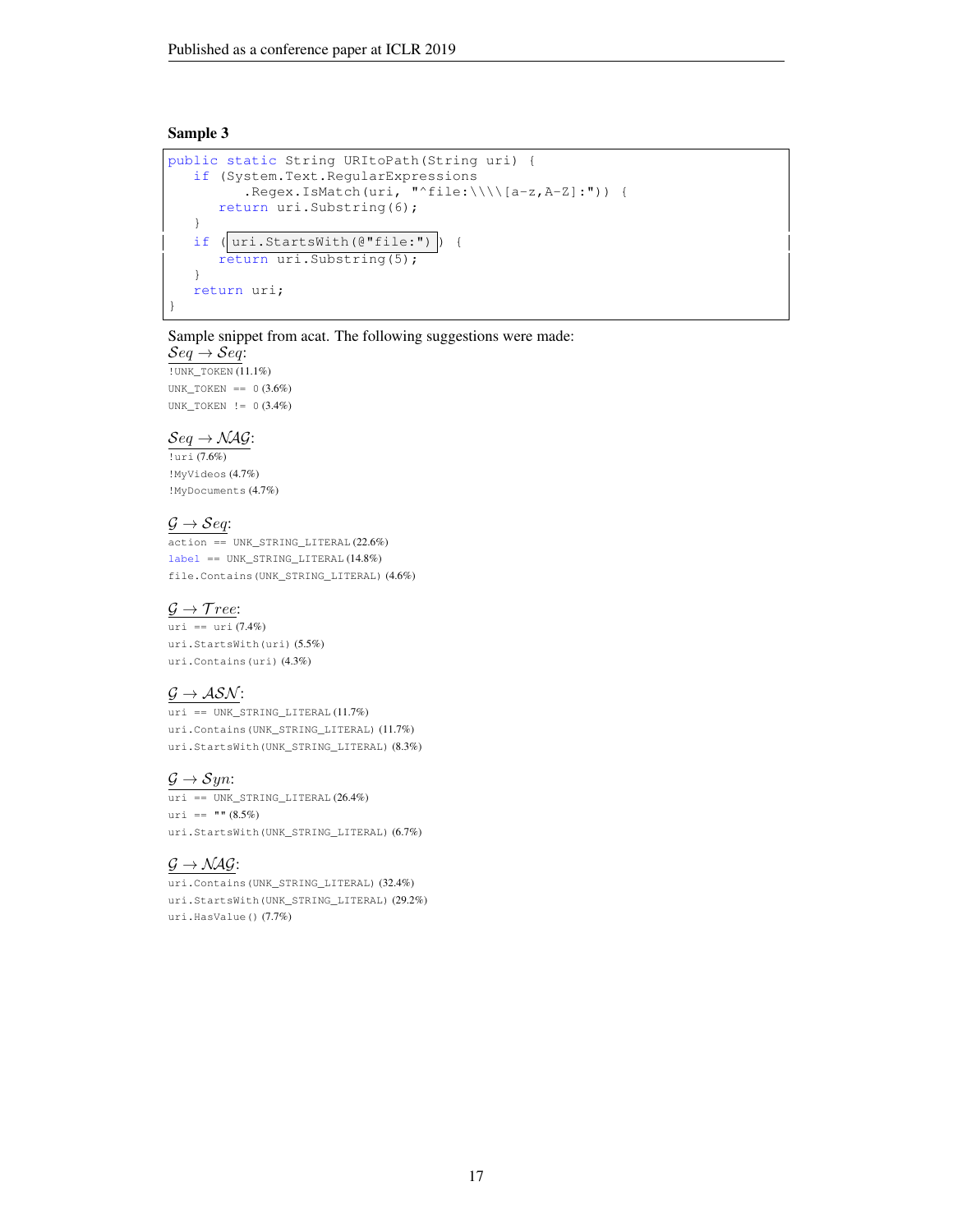```
startPos = index + 1;
int count = endPos - startPos + 1;
word = \text{(count} > 0) ? | input. Substring (startPos, count) | : String. Empty;
```
## Sample snippet from acat. The following suggestions were made:

 $\mathcal{S}eq \rightarrow \mathcal{S}eq$ : UNK\_TOKEN.Trim() (3.4%) UNK\_TOKEN.Replace(UNK\_STRING\_LITERAL, UNK\_STRING\_LITERAL) (2.1%) UNK\_TOKEN.Replace('UNK\_CHAR', 'UNK\_CHAR') (3.4%)

# $\mathcal{S}eq \rightarrow \mathcal{N} \mathcal{A} \mathcal{G}$ :

 $\overline{\text{input}[\text{index}](1.4\%)}$ startPos[input] (0.9%) input[count] (0.8%)

### $\mathcal{G} \rightarrow \mathcal{S}eq:$

 $\overline{\text{val.Trim(}})$  (6.6%) input.Trim() (6.5%) input.Substring(UNK\_NUM\_LITERAL) (4.0%)

## $\mathcal{G} \rightarrow \mathcal{T}$ ree:

UNK\_STRING\_LITERAL + UNK\_STRING\_LITERAL (8.4%) UNK\_STRING\_LITERAL + startPos (7.8%) startPos + UNK\_STRING\_LITERAL (7.8%)

# $\mathcal{G} \rightarrow \mathcal{ASN}$ :

input.Trim() (15.6%) input.Substring(0) (6.4%) input.Replace(UNK\_STRING\_LITERAL, UNK\_STRING\_LITERAL) (2.8%)

## $\mathcal{G} \rightarrow \mathcal{S}yn$ :

input.Trim() (7.8%) input.ToLower() (6.4%) input + UNK\_STRING\_LITERAL (5.6%)

## $\mathcal{G} \rightarrow \mathcal{NAG}$ :

input+StartPos (11.8%) input+count (9.5%) input.Substring(startPos, endPos - count) (6.3%)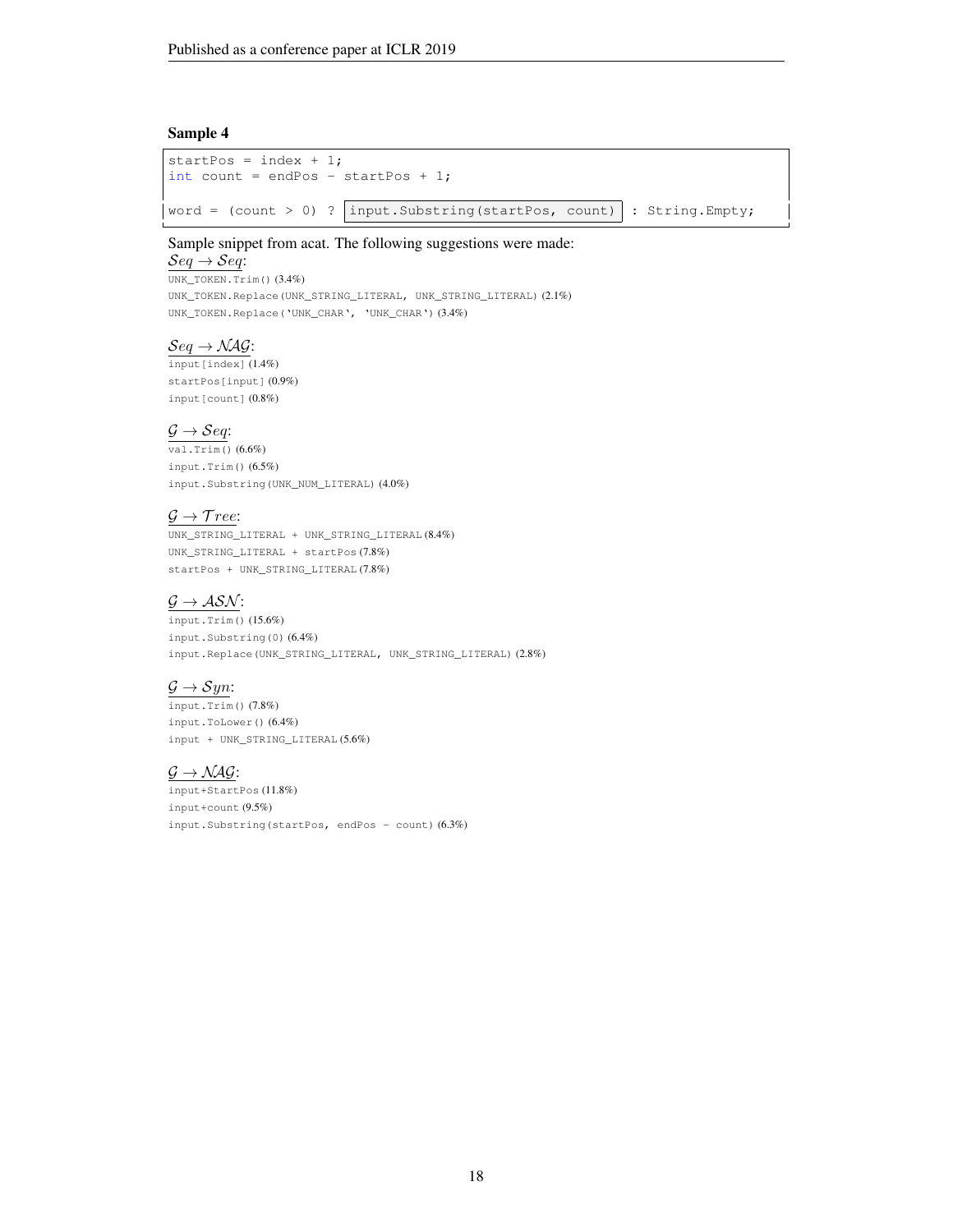```
protected virtual void CrawlSite() {
   while ( !_crawlComplete)
   {
      RunPreWorkChecks();
      if (_scheduler.Count > 0) {
         _threadManager.DoWork(
            () => ProcessPage(_scheduler.GetNext()));
      }
      else if (!_threadManager.HasRunningThreads()) {
         _crawlComplete = true;
      } else {
         _logger.DebugFormat("Waiting for links to be scheduled...");
         Thread.Sleep(2500);
      }
   }
}
```
Sample snippet from Abot. The following suggestions were made:

 $\mathcal{S}eq \rightarrow \mathcal{S}eq$ : !UNK\_TOKEN (9.4%) UNK\_TOKEN > 0 (2.6%) UNK\_TOKEN != value (1.3%)

## $Seq \rightarrow NAG$ :

!\_maxPagesToCrawlLimitReachedOrScheduled (26.2%) !\_crawlCancellationReported (26.0%) !\_crawlStopReported (21.8%)

#### $\mathcal{G} \rightarrow \mathcal{S}eq$ :

!UNK\_TOKEN (54.9%) !done (18.8%) !throwOnError (3.3%)

# $\mathcal{G} \rightarrow \mathcal{T}ree$ :

!\_crawlCancellationReported (23.6%) !\_crawlStopReported (23.3%) !\_maxPagesToCrawlLimitReachedOrScheduled (18.9%)

## $\mathcal{G} \rightarrow \mathcal{ASN}$ :

!\_crawlStopReported (26.6%) !\_crawlCancellationReported (26.5%) !\_maxPagesToCrawlLimitReachedOrScheduled (25.8%)

## $\mathcal{G} \rightarrow \mathcal{S}yn$ :

!\_crawlStopReported (19.6%) !\_maxPagesToCrawlLimitReachedOrScheduled (19.0%) !\_crawlCancellationReported (15.7%)

# $\mathcal{G} \rightarrow \mathcal{NAG}$ :

!\_crawlStopReported (38.4%) !\_crawlCancellationReported (31.8%) !\_maxPagesToCrawlLimitReachedOrScheduled (27.0%)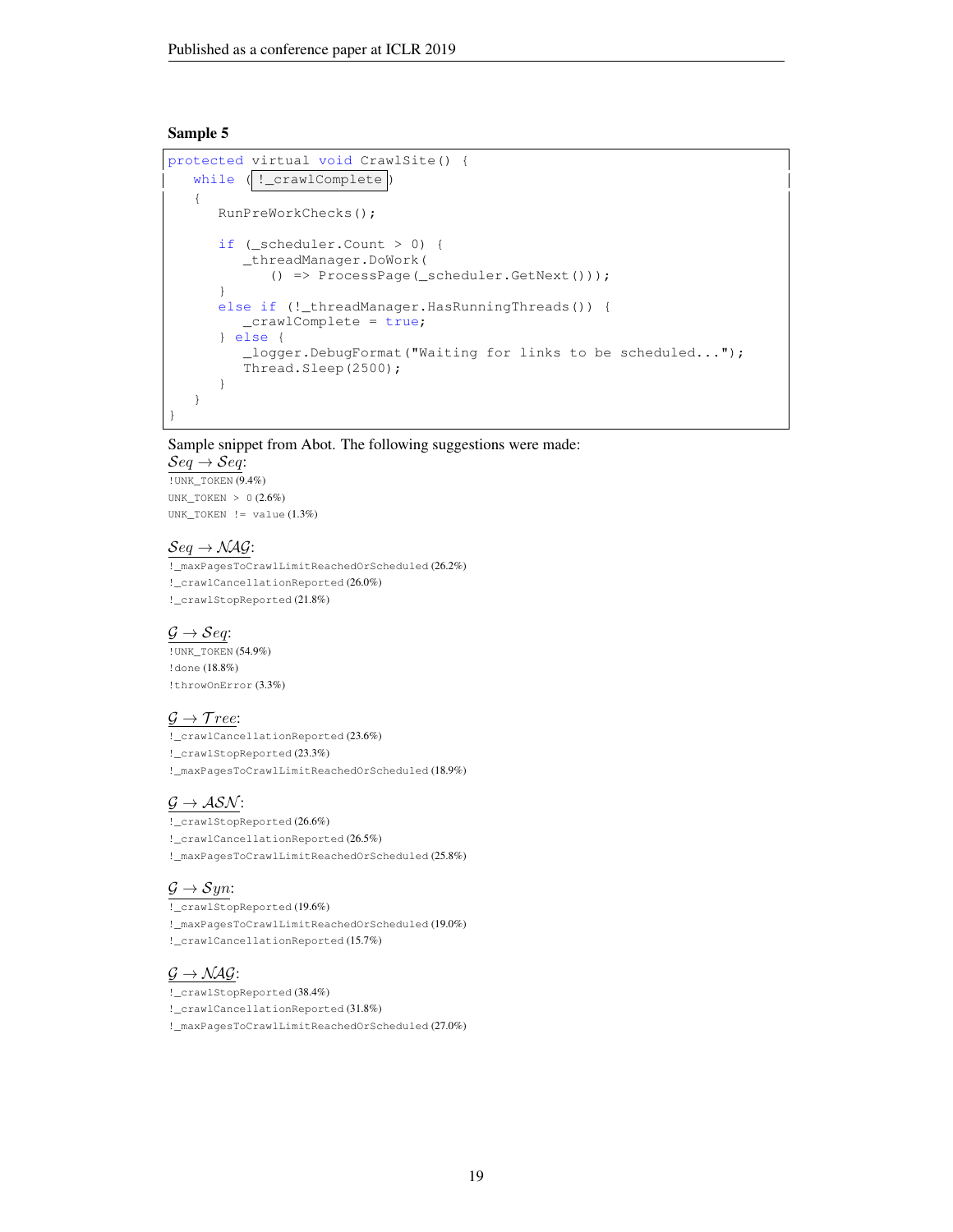```
char character = originalName[i];
if ( character == \prime <\prime ) {
   ++startTagCount;
   builder.Append(''');
} else if (startTagCount > 0) {
   if (character == \prime>') {
      --startTagCount;
   }
```
Sample snippet from StyleCop. The following suggestions were made:

#### $\mathcal{S}eq \rightarrow \mathcal{S}eq$ :

 $x$  == UNK\_CHAR\_LITERAL  $(5.9\%)$ UNK\_TOKEN ==  $0$  (3.3%) UNK\_TOKEN > 0 (2.7%)

#### $Seq \rightarrow NAG$ :

 $\overline{1} = 0$  (5.1%) character  $< 0$  (2.7%) character (2.2%)

## $\mathcal{G} \rightarrow \mathcal{S}eq$ :

character == UNK\_CHAR\_LITERAL (70.8%) character == UNK\_CHAR\_LITERAL || character == UNK\_CHAR\_LITERAL (5.8%) character != UNK\_CHAR\_LITERAL (3.1%)

## $\mathcal{G} \rightarrow \mathcal{T}ree$ :

character == character (9.9%) UNK\_CHAR\_LITERAL == character  $(8.2\%)$  $character == UNK_CHAR_LITERAL (8.2%)$ 

## $G \rightarrow ASN$ :

character == UNK\_CHAR\_LITERAL (43.4%) character || character (3.3%) character == UNK\_CHAR\_LITERAL == UNK\_CHAR\_LITERAL (3.0%)

# $\mathcal{G} \rightarrow \mathcal{S}$ *yn*:

 $\overline{\text{character}}$  == UNK\_CHAR\_LITERAL (39.6%) character || character == UNK\_STRING\_LITERAL (5.2%) character == UNK\_STRING\_LITERAL (2.8%)

## $\mathcal{G} \rightarrow \mathcal{NAG}$ :

 $character == UNK_CHAR_LITERAL (75.5%)$ character ==  $'$  ' (2.6%) character  $!=$  'UNK CHAR  $(2.5%)$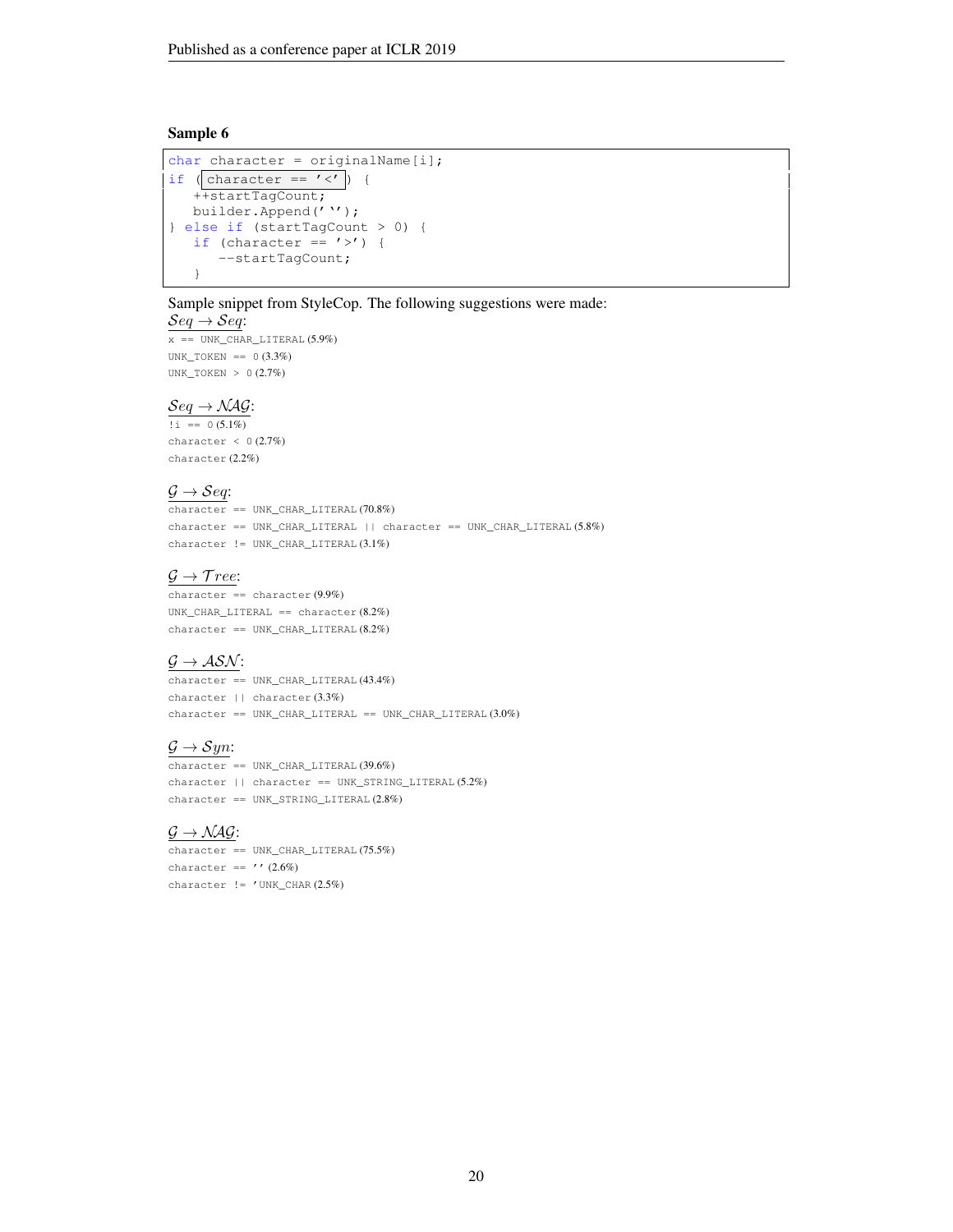```
public void AllowAccess(string path)
{
   if (path == null) throw new ArgumentNullException("path");
   if (|!path.startsWith(" '")|)throw new ArgumentException(
         string.Format(
            "The path \"{0}\" is not application relative."
            + " It must start with \"~/\".",
           path),
         "path");
  paths.Add(path);
}
```
# Sample snippet from cassette. The following suggestions were made:

 $\mathcal{S}eq \rightarrow \mathcal{S}eq$ :  $\overline{\text{UNK\_TOKEN}}$  < 0 (14.6%) !UNK\_TOKEN (7.5%) UNK\_TOKEN ==  $0 (3.3%)$ 

# $\mathcal{S}eq \rightarrow \mathcal{N} \mathcal{A} \mathcal{G}$ :

path == UNK\_STRING\_LITERAL (18.1%)  $path \le 0 (5.6\%)$ path ==  $" " (4.8%)$ 

#### $\mathcal{G} \rightarrow \mathcal{S}eq$ :

!UNK\_TOKEN (48.0%) !discardNulls (6.3%) !first (2.7%)

## $\mathcal{G} \rightarrow \mathcal{T}ree$ :

!path (67.4%) path && path (8.4%) !!path (5.5%)

# $\underline{\mathcal{G}} \rightarrow \mathcal{ASN}$ :

!path (91.5%) !path && !path (0.9%) !path.Contains(UNK\_STRING\_LITERAL) (0.7%)

## $\mathcal{G} \rightarrow \mathcal{S}yn$ :

!path (89.6%) !path && !path (1.5%) !path.Contains(UNK\_STRING\_LITERAL) (0.5%)

# $\mathcal{G} \rightarrow \mathcal{NAG}$ :

!path (42.9%) !path.StartsWith(UNK\_STRING\_LITERAL) (23.8%) !path.Contains(UNK\_STRING\_LITERAL) (5.9%)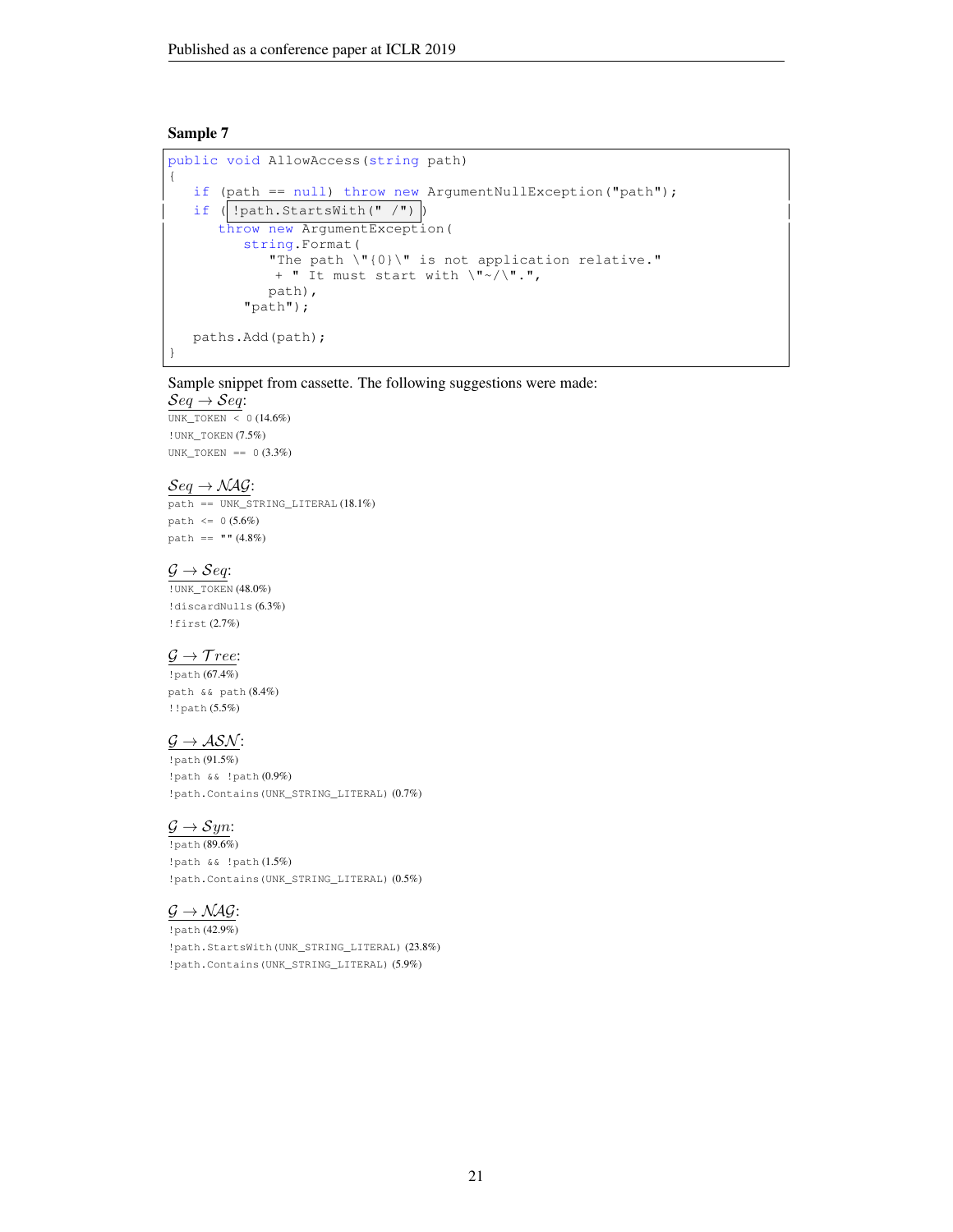```
int methodParamCount = 0;
IEnumerable<IParameterTypeInformation> moduleParameters =
  Enumerable<IParameterTypeInformation>.Empty;
if (paramCount > 0) {
  IParameterTypeInformation[] moduleParameterArr =
         this.GetModuleParameterTypeInformations(Dummy.Signature, paramCount);
  methodParamCount = moduleParameterArr.Length;
  if (methodParamCount > 0)
      moduleParameters = IteratorHelper.GetReadonly(moduleParameterArr);
}
IEnumerable<IParameterTypeInformation> moduleVarargsParameters =
                     Enumerable<IParameterTypeInformation>.Empty;
if (| paramCount > methodParamCount | {
   IParameterTypeInformation[] moduleParameterArr =
         this.GetModuleParameterTypeInformations(
            Dummy.Signature, paramCount - methodParamCount);
   if (moduleParameterArr.Length > 0)
     moduleVarargsParameters = IteratorHelper.GetReadonly(moduleParameterArr);
}
```
#### Sample snippet from Afterthought. The following suggestions were made:

## $\mathcal{S}eq \rightarrow \mathcal{S}eq$ :

!UNK\_TOKEN (10.9%) UNK\_TOKEN == UNK\_TOKEN (4.6%) UNK\_TOKEN == UNK\_STRING\_LITERAL (3.3%)

#### $Seq \rightarrow NAG$ :

dummyPinned != 0 (2.2%) paramCount  $!= 0 (2.1\%)$  $d$ ummyPinned ==  $0(1.5%)$ 

## $\mathcal{G} \rightarrow \mathcal{S}eq:$

 $newValue > 0$  (9.7%) zeroes >  $0(9.0\%)$  $paramCount > 0 (6.0%)$ 

#### $\mathcal{G} \rightarrow \mathcal{T}ree$ :

methodParamCount == methodParamCount (3.4%)  $0 =$  methodParamCount  $(2.8\%)$  $methodParamCount == *paramCount* (2.8%)$ 

## $\mathcal{G} \rightarrow \mathcal{ASN}$ :

 $paramCount == 0 (12.7%)$  $paramCount < 0$  (11.5%) paramCount > 0 (8.0%)

#### $\mathcal{G} \rightarrow \mathcal{S}yn$ :

methodParamCount > 0 (10.9%)  $paramCount > 0$  (7.9%) methodParamCount != 0 (5.6%)

# $G \rightarrow \mathcal{NAG}$ :

paramCount > methodParamCount (34.4%) paramCount == methodParamCount (11.4%) paramCount < methodParamCount (10.0%)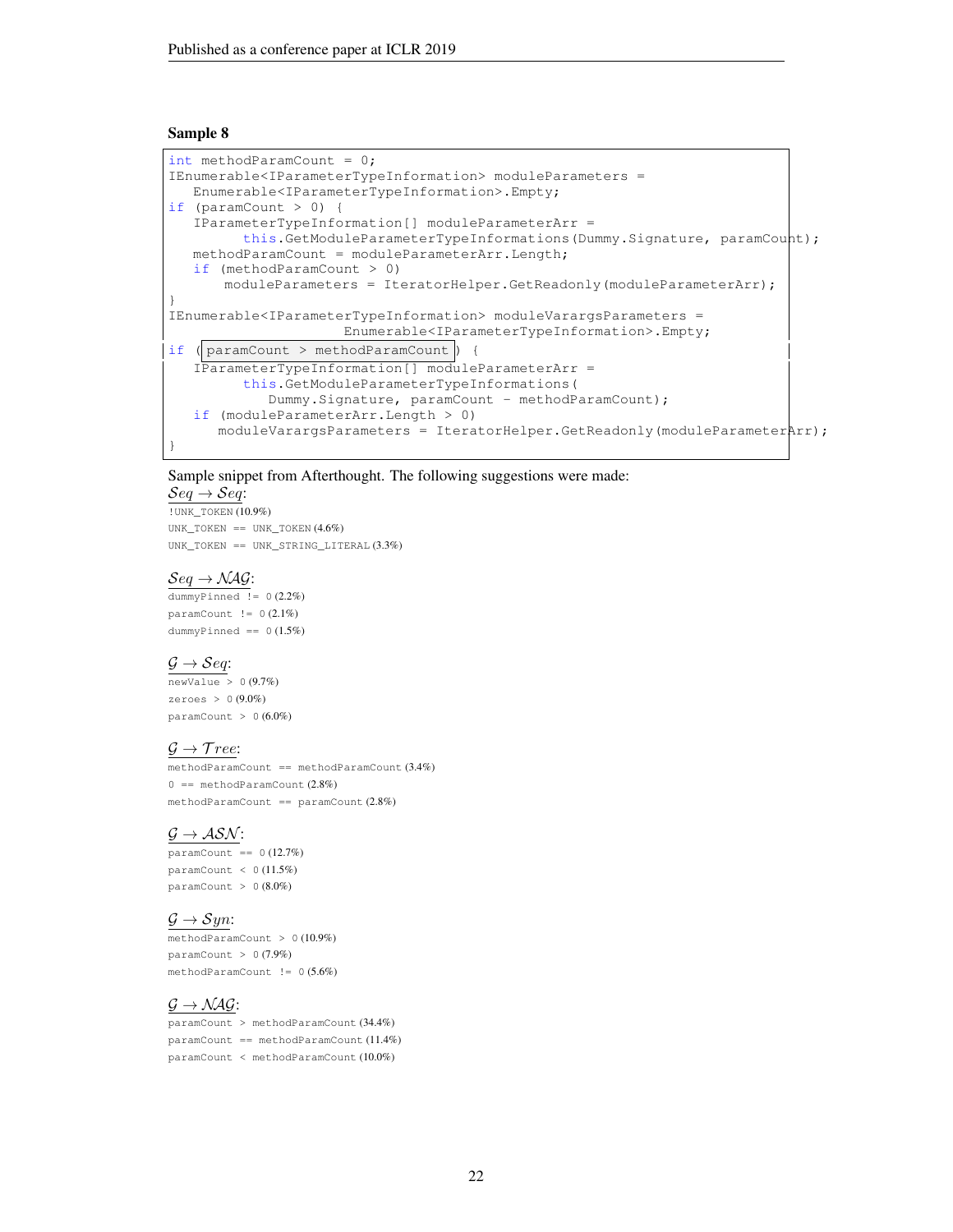```
public CodeLocation(int index, int endIndex, int indexOnLine,
               int endIndexOnLine, int lineNumber, int endLineNumber)
{
  Param.RequireGreaterThanOrEqualToZero(index, "index");
   Param.RequireGreaterThanOrEqualTo(endIndex, index, "endIndex");
   Param.RequireGreaterThanOrEqualToZero(indexOnLine, "indexOnLine");
  Param.RequireGreaterThanOrEqualToZero(endIndexOnLine, "endIndexOnLine");
  Param.RequireGreaterThanZero(lineNumber, "lineNumber");
  Param.RequireGreaterThanOrEqualTo(endLineNumber, lineNumber, "endLineNumber");
  // If the entire segment is on the same line,
  // make sure the end index is greater or equal to the start index.
  if ( lineNumber == endLineNumber ) {
     Debug.Assert(endIndexOnLine >= indexOnLine,
         "The end index must be greater than the start index, "
         + " since they are both on the same line.");
  }
  this.startPoint = new CodePoint(index, indexOnLine, lineNumber);
  this.endPoint = new CodePoint(endIndex, endIndexOnLine, endLineNumber);
}
```
Sample snippet from StyleCop. The following suggestions were made:

 $\mathcal{S}eq \rightarrow \mathcal{S}eq$ : !UNK\_TOKEN (14.0%)

UNK\_TOKEN ==  $0(4.4\%)$ UNK\_TOKEN > 0 (3.5%)

#### $Seq \rightarrow NAG$ :

endIndex < 0 (3.8%) endIndex  $> 0$  (3.4%) endIndex ==  $0(2.2%)$ 

#### $\mathcal{G} \rightarrow \mathcal{S}eq:$

lineNumber < 0 (9.4%) lineNumber ==  $0(7.4%)$ lineNumber  $\leq 0$  (5.1%)

#### $\mathcal{G} \rightarrow \mathcal{T}$ ree:

lineNumber == lineNumber (3.4%)  $0 == 1$ ineNumber  $(2.5\%)$ lineNumber > lineNumber (2.5%)

#### $\mathcal{G} \rightarrow \mathcal{ASN}$ :

endLineNumber == 0 (9.6%) endLineNumber < 0 (7.9%) endLineNumber > 0 (6.1%)

# $\mathcal{G} \rightarrow \mathcal{S}yn$ :

 $lineNumber > 0 (11.3%)$  $lineNumber = 0 (7.3%)$  $lineNumber := 0 (6.7%)$ 

## $\mathcal{G} \rightarrow \mathcal{NAG}$ :

lineNumber > endLineNumber (20.7%) lineNumber < endLineNumber (16.5%) lineNumber == endLineNumber (16.2%)